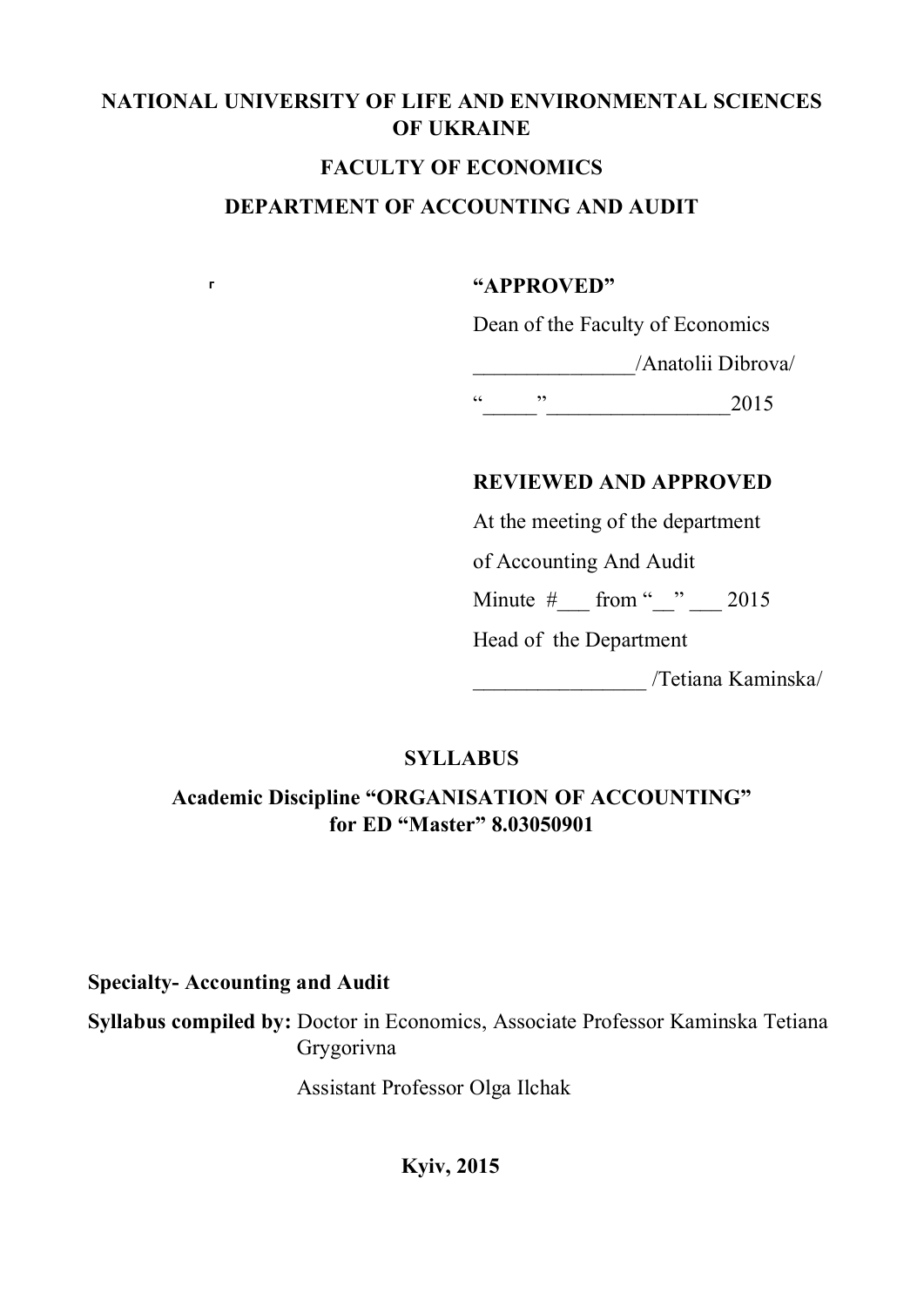Curriculum of Academic Discipline "Organisation of accounting" for ED "Master" specialty 8.03050901 "Accounting and Audit" is reviewed and approved

 $\frac{18}{9}$  "  $\frac{05}{9}$   $\frac{2015 \text{ p.} - 27 \text{ p.}}{9}$ 

Compilers: Doctor in Economics, Associate Professor Kaminska Tetiana Grygorivna (вказати авторів, їхні посади, наукові ступені та вчені звання) \_\_ Assisstant Professor Ilchak Olga Victorivna (вказати авторів, їхні посади, наукові ступені та вчені звання)

Curriculum of Academic Discipline " Organisation of accounting " for ED " Master " specialty 8.03050901 "Accounting and Audit" is reviewed and approved on meeting of Department of Accounting And Audit Minute from " $\frac{18}{2}$  " $\frac{05}{2015}$  2015 р. # 6

| Head of the Department |                   |  |         |             | (T.G. Kaminska)          |
|------------------------|-------------------|--|---------|-------------|--------------------------|
|                        |                   |  |         | (signature) | (last name and initials) |
|                        | $\frac{18}{18}$ " |  | 2015 p. |             |                          |

Approved by Academic Counsil of Faculty of Economics

Minute from " $\underline{19}$ "  $\underline{05}$   $2015$  p. #  $\underline{5}$ 

" $\underbrace{19}$ "  $\underbrace{05}$   $2015$  p. Head  $\underbrace{$  (signature)

 $\underbrace{(A.D. \text{ Dibrova})}_{\text{(last name and initials)}}$ 

Ó Kaminska T. G., 2015 р. Ó Іlchak О. V., 2015 р.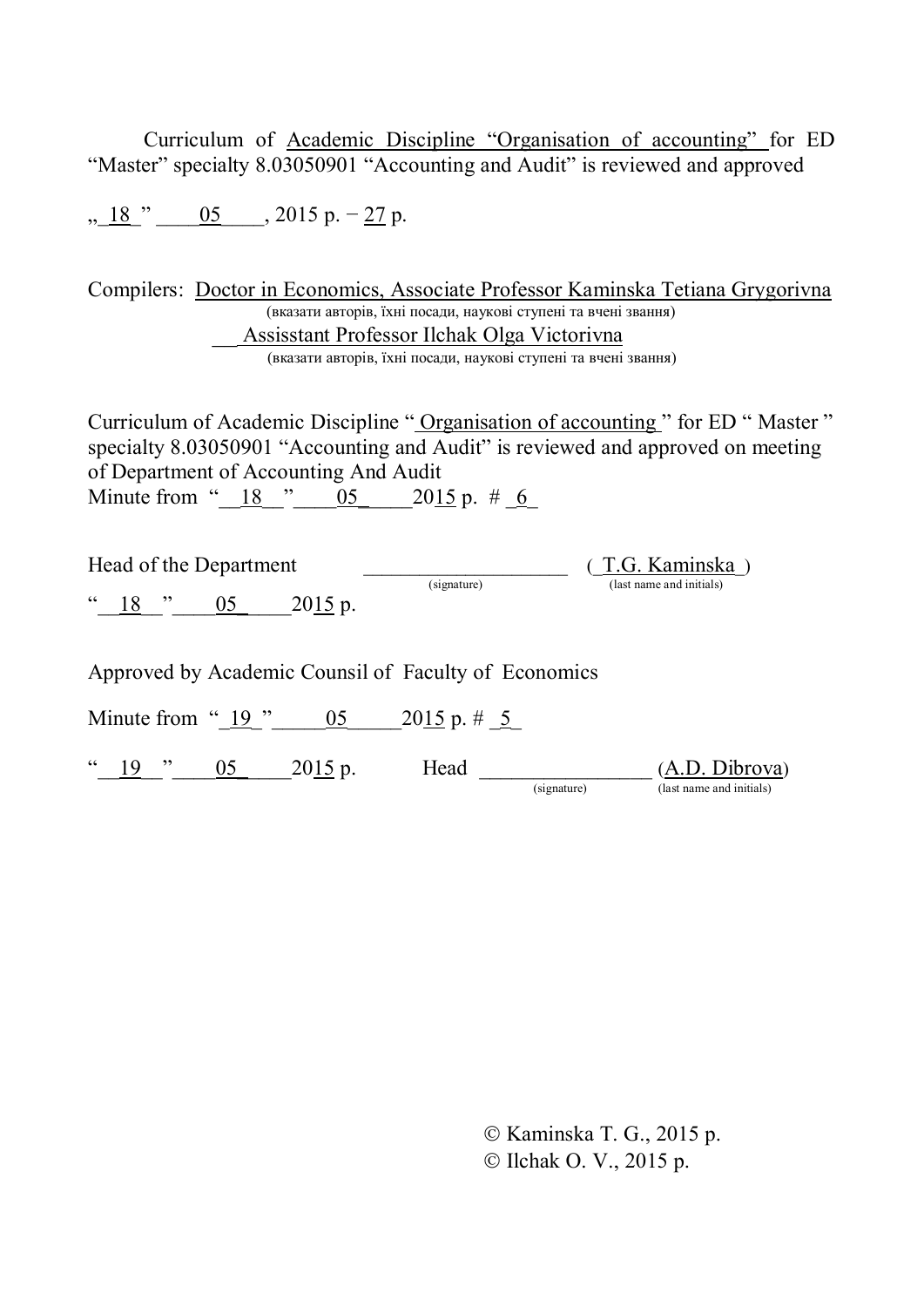# **NATIONAL UNIVERSITY OF LIFE AND ENVIRONMENTAL SCIENCES OF UKRAINE**

# **FACULTY OF ECONOMICS**

# **DEPARTMENT OF ACCOUNTING AND AUDIT**

#### **"APPROVED"**

Dean of the Faculty of Economics

\_\_\_\_\_\_\_\_\_\_\_\_\_\_\_/Anatolii Dibrova/

 $\frac{u}{2015}$  2015

# **REWIED AND APPROVED**

At the meeting of the department

of Accounting And Audit

Minute  $\#$  from " $\degree$  2015

Head of the Department

\_\_\_\_\_\_\_\_\_\_\_\_\_\_\_\_ /Tetiana Kaminska/

# **CURRICULUM**

# **Academic Discipline "ORGANISATION OF ACCOUNTING" for ED "Master" 8.03050901**

## **Specialty- Accounting and Audit**

**Syllabus compiled by:** Doctor in Economics, Associate Professor Kaminska Tetiana Grygorivna

Assistant Professor Olga Ilchak

**Kyiv, 2015**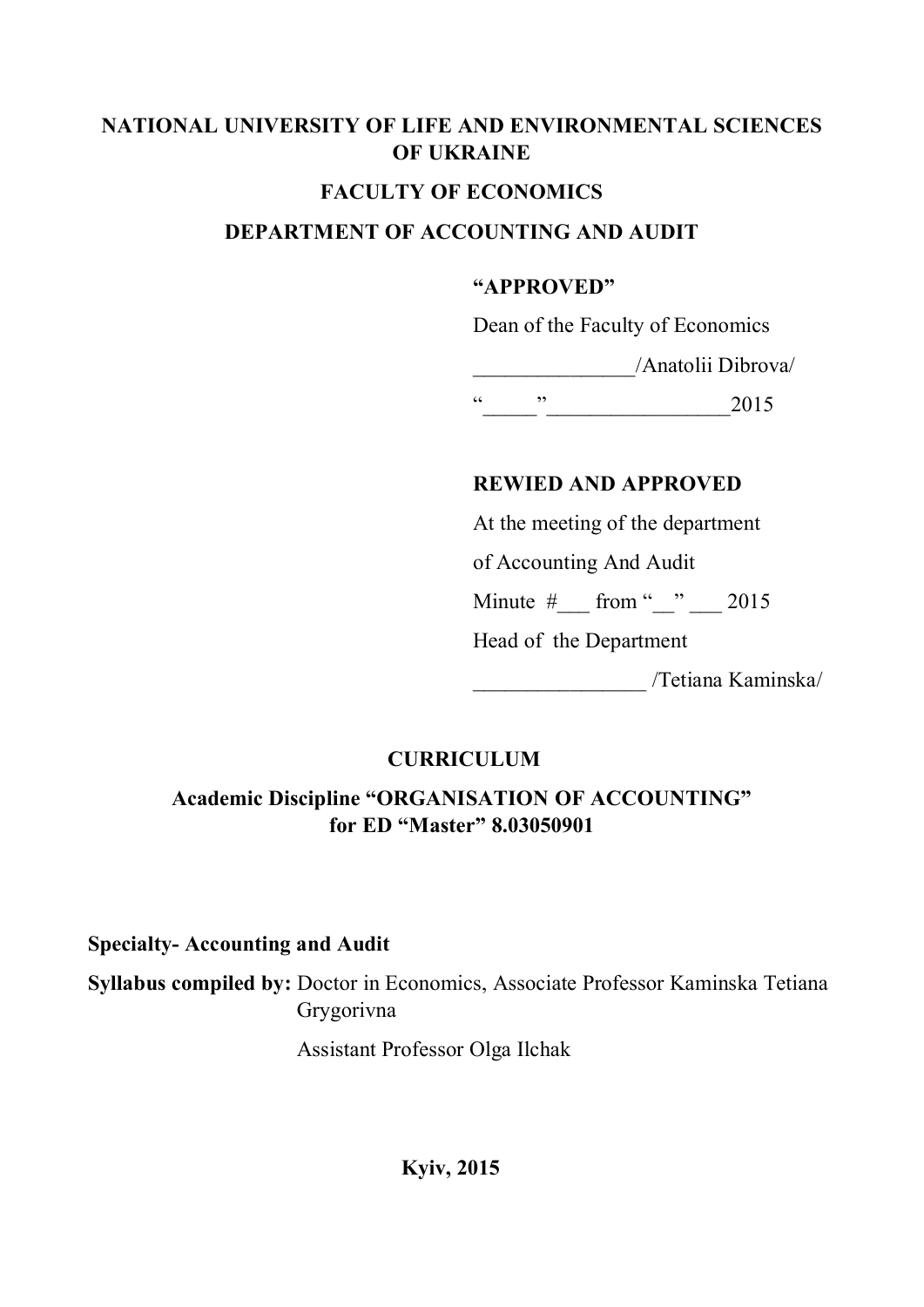# **«ORGANISATION OF ACCOUNTING»**

| Field of knowledge, direction, specialty, educational degree                           |                                              |                |  |  |
|----------------------------------------------------------------------------------------|----------------------------------------------|----------------|--|--|
| <b>Educational degree</b>                                                              | Master                                       |                |  |  |
| Specialty                                                                              | "Accounting and Audit"                       |                |  |  |
| Area of training                                                                       | "Accounting and Audit"                       |                |  |  |
|                                                                                        | <b>Characteristics of training programme</b> |                |  |  |
| Type                                                                                   |                                              |                |  |  |
| The total number of academic hours                                                     |                                              | 120            |  |  |
| Number of ECTS credits allocated                                                       |                                              | $\overline{4}$ |  |  |
| Number of modules                                                                      |                                              | $\overline{2}$ |  |  |
| Forms of cotrol                                                                        |                                              | exam           |  |  |
| Indicators of academic discipline for full-time and part-time forms of training course |                                              |                |  |  |
|                                                                                        | <b>Full-time</b>                             | Part-time      |  |  |
| Year (course)                                                                          |                                              |                |  |  |
| Semester                                                                               | $\overline{2}$                               |                |  |  |
| Number of lectures                                                                     | 30                                           |                |  |  |
| Number of seminars, practical classes                                                  | 30                                           |                |  |  |
| Laboratory sessions (activities)                                                       |                                              |                |  |  |
| Independent study                                                                      | 60                                           |                |  |  |
| Individual lessons                                                                     |                                              |                |  |  |
| Number of weekly in-class academic<br>hours for full-time forms of training            | 4                                            |                |  |  |

**2. Goal and objectives of academic**

## **discipline**

**Goal is** studying of theoretical knowledge and practical skilling in organisation of accounting at the enterprise.

#### **Learning objectives are**

· forming of knowledge and skills in organisation of accounting and development of accounting, controlling and analytical processes oriented to the management decision-making providing.

#### **Learning outcomes :**

#### **Upon completion of this course, students should be:**

## **competent in:**

· essence and theoretical basis of organisation of accounting,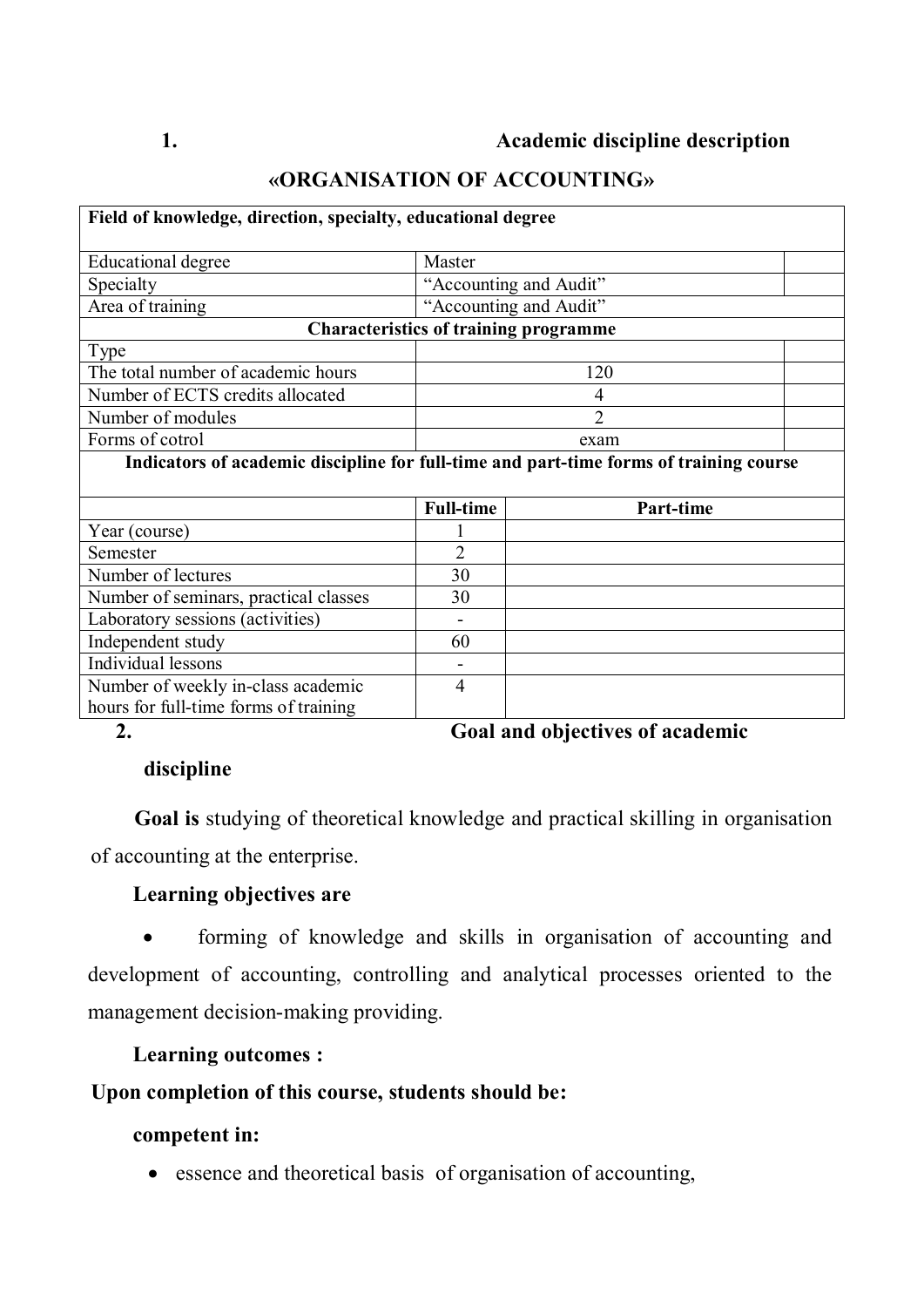- · regulatory support of organisational processes and accounting treatments,
- accountant's rights and obligations,
- order of organisation of accounting under IT using conditions,
- nomenclature accounting records,
- · accounting specialists working organisation,
- methods of defining normative number of accounting staff,
- · features of organisation of accounting at particular departments. **be skilled in:**
- finding of objectives of organisation of accounting,
- defining normative number of accounting staff,
- forming of accounting departments, developing position for them, instructions for the staff,
- developing work schedule for accounting staff.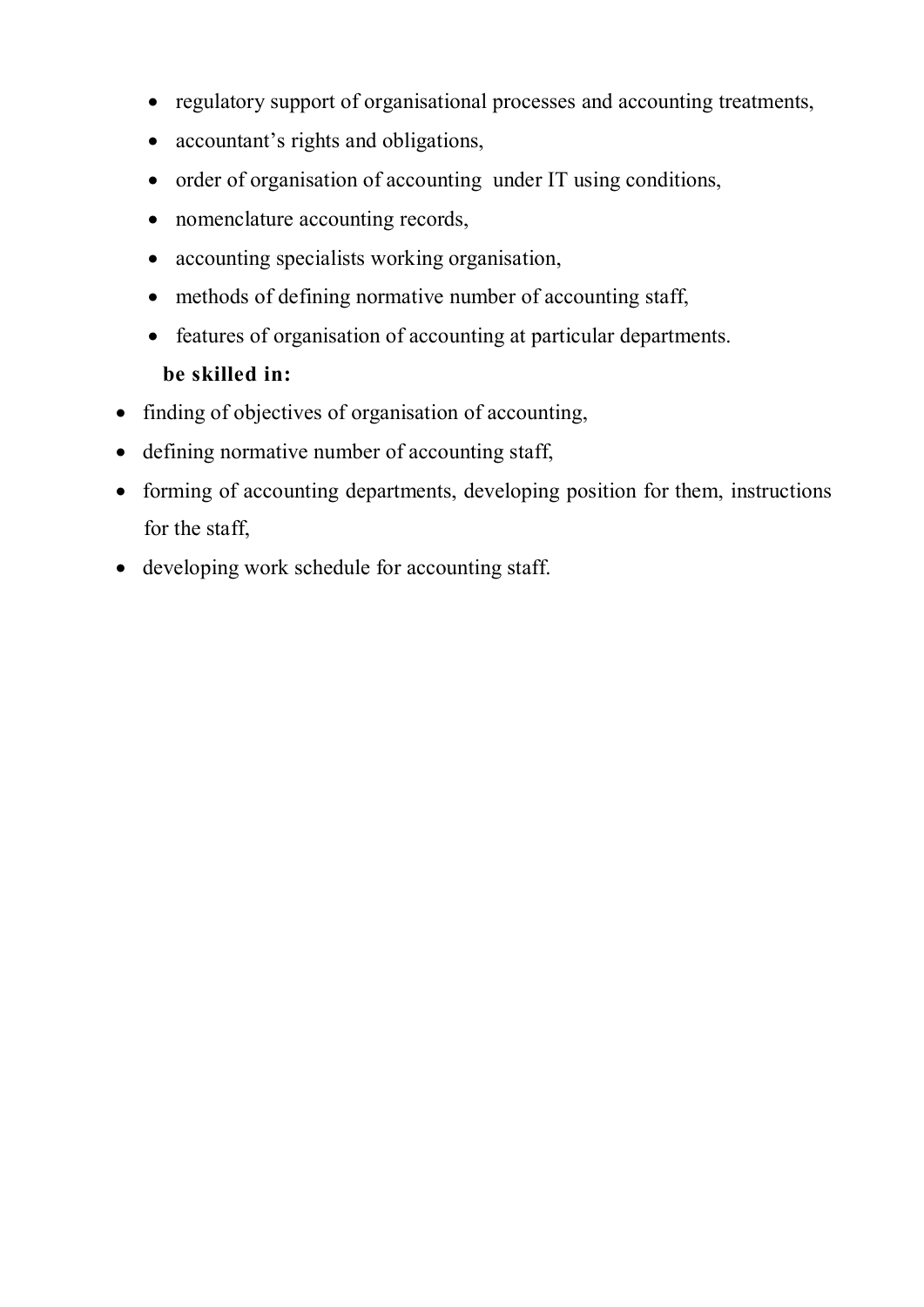# **3. The structure of the curriculum of academic discipline for full-time form of training**

|                  | Topic                                                                                                            |                | Amount of hours |                          |       |
|------------------|------------------------------------------------------------------------------------------------------------------|----------------|-----------------|--------------------------|-------|
|                  |                                                                                                                  | Lecture        | Seminar         | Indepen<br>dent<br>study | Total |
|                  | Theme module 1. Basis of organisation of accounting                                                              |                |                 |                          |       |
| 1.               | Chapter 1. Principles of organisation of accounting at the<br>enterprise                                         | $\overline{2}$ | 2               | 6                        | 10    |
| $\overline{2}$ . | Chapter 2. Regulatory support of accounting process and<br>accounting policy at the enterprise                   | $\overline{2}$ | $\overline{2}$  | 6                        | 10    |
| 3.               | Chapter 3. Forming and functioning of accounting departments                                                     | $\overline{2}$ | $\overline{2}$  | 6                        | 10    |
| 4.               | Chapter 4. Accounting control and legal responsibility at the<br>enterprise                                      | $\overline{2}$ | $\overline{2}$  | 6                        | 10    |
| 5.               | Chapter 5. Providing of effective functioning and development<br>of accounting                                   | $\overline{2}$ | $\overline{2}$  | 6                        | 10    |
| 6.               | Chapter 6. Forming of documentation system for business<br>transactions and flow of document                     | $\overline{4}$ | 4               | 6                        | 14    |
|                  | Total with theme module                                                                                          | 14             | 14              | 36                       | 64    |
|                  | Theme module 2. Advanced organisation of accounting                                                              |                |                 |                          |       |
| 7.               | Chapter 7. Features of organisation of accounting for assets,<br>equity and liabilities                          | 4              | 4               | $\overline{4}$           | 12    |
| 8.               | Chapter 8. Organisational basis of accounting for income,<br>expenses and financial results of business activity | 4              | $\overline{4}$  | $\overline{4}$           | 12    |
| 9.               | Chapter 9. Organisation of management accounting and data<br>generalisation for management                       | $\overline{2}$ | $\overline{2}$  | 6                        | 10    |
| 10.              | Chapter 10. Forming and treating of financial, managerial and<br>tax statement                                   | $\overline{2}$ | $\overline{2}$  | 6                        | 10    |
| 11.              | Chapter 11. Accounting information security system                                                               | $\overline{4}$ | $\overline{4}$  | $\overline{4}$           | 12    |
|                  | Total with theme module                                                                                          | 16             | 16              | 24                       | 56    |
|                  | <b>Total academic hours</b>                                                                                      | 30             | 30              | 60                       | 120   |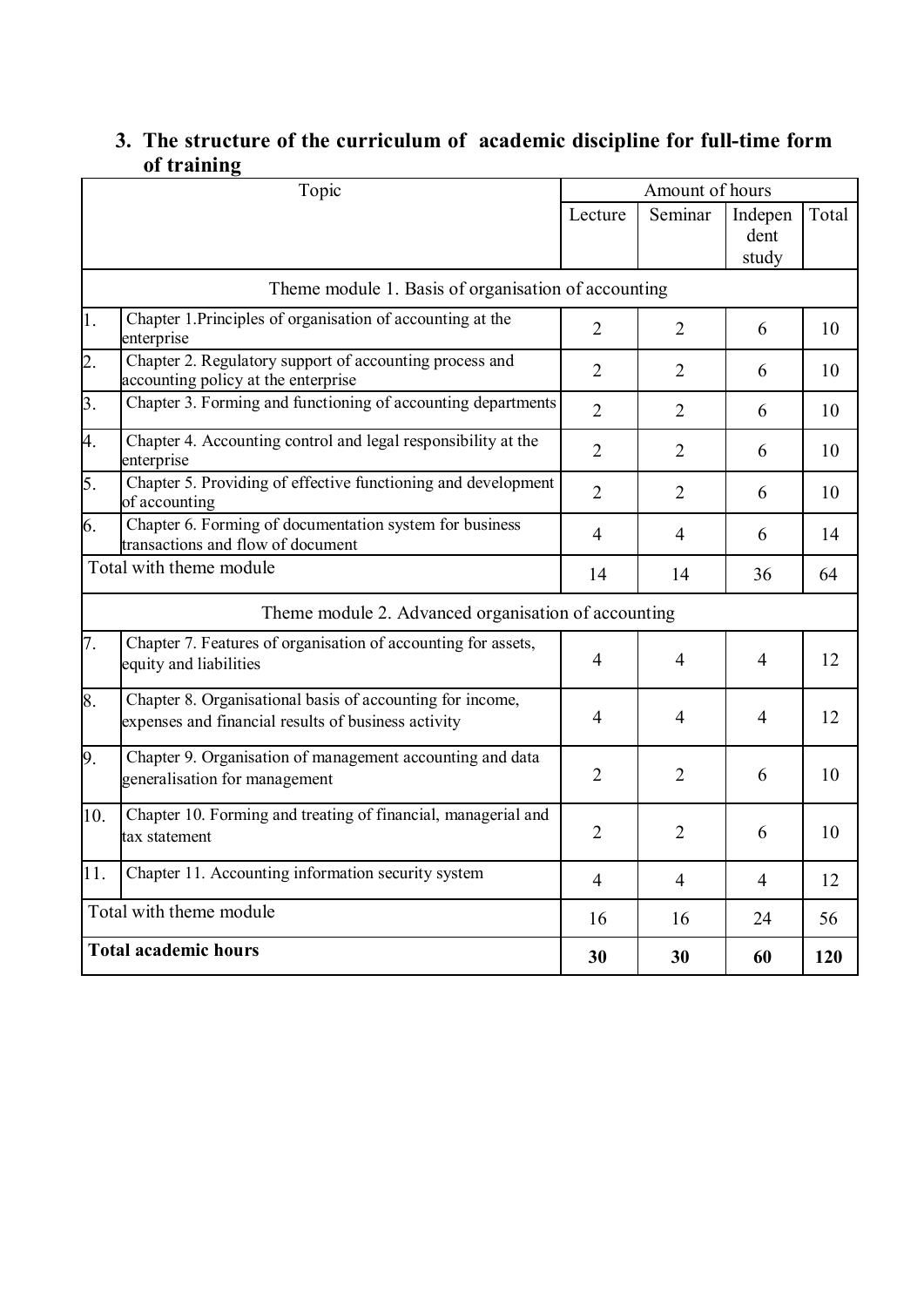| 4. Themes of seminar activities |  |
|---------------------------------|--|
|---------------------------------|--|

| #              | Name of theme                                                                                                    | Number of<br>hours          |
|----------------|------------------------------------------------------------------------------------------------------------------|-----------------------------|
|                | Chapter 1. Principles of organisation of accounting at the enterprise                                            | $\mathcal{D}_{\mathcal{L}}$ |
| $\mathcal{D}$  | Chapter 2. Regulatory support of accounting process and accounting policy at the<br>enterprise                   | 2                           |
| 3              | Chapter 3. Forming and functioning of accounting departments                                                     | $\overline{2}$              |
| $\overline{4}$ | Chapter 4. Accounting control and legal responsibility at the enterprise                                         | $\mathfrak{D}$              |
| 5              | Chapter 5. Providing of effective functioning and development of accounting                                      | 2                           |
| 6              | Chapter 6. Forming of documentation system for business transactions and flow of<br>document                     | 4                           |
| $\tau$         | Chapter 7. Features of organisation of accounting for assets, equity and liabilities                             | 4                           |
| 8              | Chapter 8. Organisational basis of accounting for income, expenses and financial<br>results of business activity | 4                           |
| 9              | Chapter 9. Organisation of management accounting and data generalisation for<br>management                       | $\mathcal{D}_{\mathcal{A}}$ |
| 10             | Chapter 10. Forming and treating of financial, managerial and tax statement                                      | $\overline{2}$              |
| 11             | Chapter 11. Accounting information security system                                                               | 4                           |
|                | <b>Totally</b>                                                                                                   | 30                          |

# **5. Independent study**

| #               | Name of theme                                                                                                    | Number of<br>hours |
|-----------------|------------------------------------------------------------------------------------------------------------------|--------------------|
| 1               | Chapter 1. Principles of organisation of accounting at the enterprise                                            | 6                  |
| $\overline{2}$  | Chapter 2. Regulatory support of accounting process and accounting policy at                                     | 6                  |
| $\overline{3}$  | Chapter 3. Forming and functioning of accounting departments                                                     | 6                  |
| $\overline{4}$  | Chapter 4. Accounting control and legal responsibility at the enterprise                                         | 6                  |
| $\overline{5}$  | Chapter 5. Providing of effective functioning and development of accounting                                      | 6                  |
| 6               | Chapter 6. Forming of documentation system for business transactions and flow<br>of document                     | 6                  |
| 7               | Chapter 7. Features of organisation of accounting for assets, equity and<br>liabilities                          | 4                  |
| 8               | Chapter 8. Organisational basis of accounting for income, expenses and<br>financial results of business activity | $\overline{4}$     |
| $\overline{9}$  | Chapter 9. Organisation of management accounting and data generalisation for<br>management                       | 6                  |
| $\overline{10}$ | Chapter 10. Forming and treating of financial, managerial and tax statement                                      | 6                  |
| 11              | Chapter 11. Accounting information security system                                                               | 4                  |
|                 | <b>Totally</b>                                                                                                   | 60                 |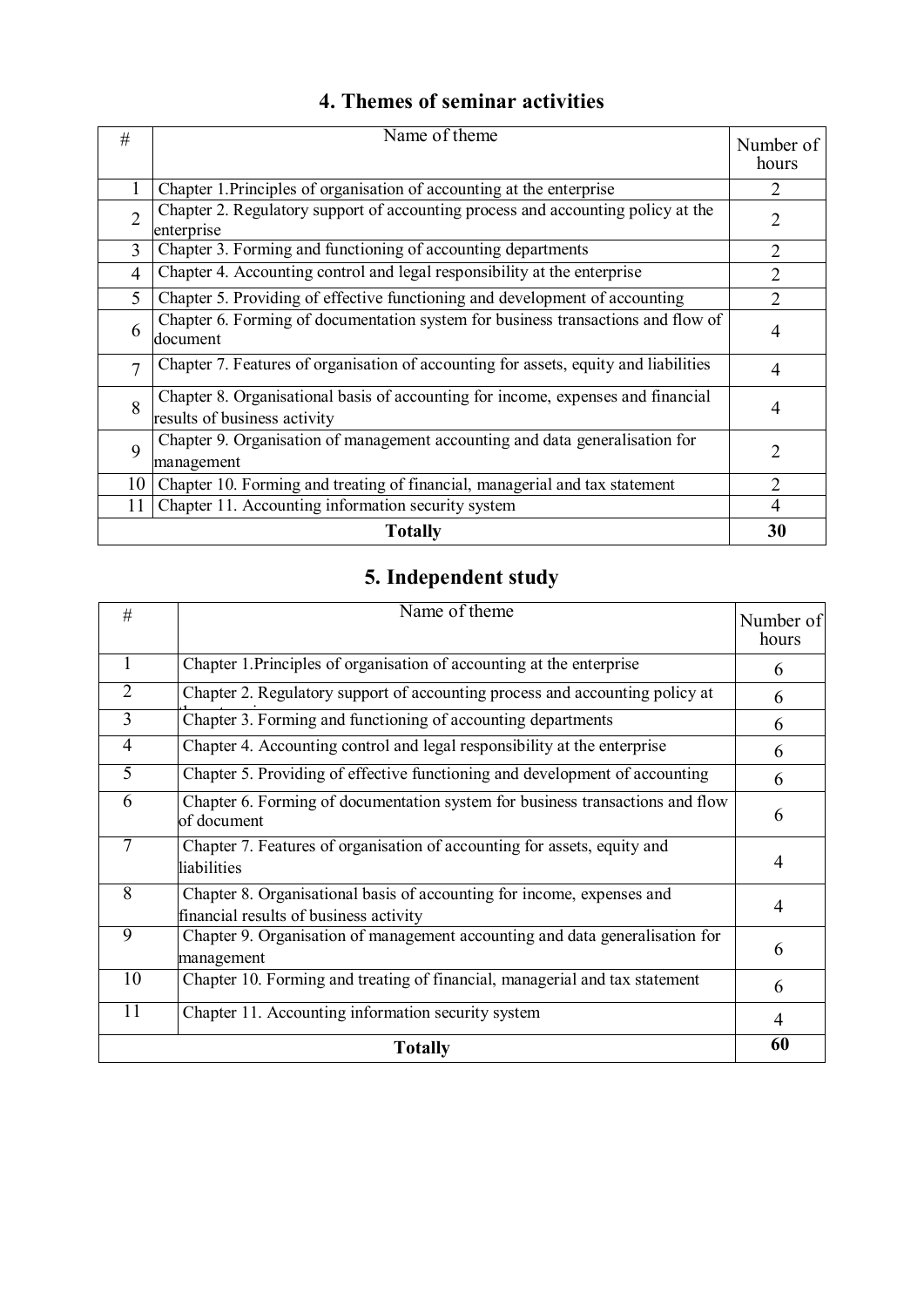#### **6. Test questions for final assessment**

#### *EXAM QUESTION* (35 points)

Give three factors that will affect the classification of a cost as direct or indirect.

*EXERSICE (35 points)*

*Grünberg Lehrmittelverlag GmbH manufactures and sells pens. Present sales output is 5 million annually at a selling price of €0.50 per unit. Fixed costs are €900000 per year. Variable costs are €0.30 per unit.*

Required

(Consider each case separately.)

a What is the present operating profit for a year?

b What is the present breakeven point in revenues?

#### *TEST (30 points)*

|                                                                                                          | $11.011$ 100 points.                                                           |  |
|----------------------------------------------------------------------------------------------------------|--------------------------------------------------------------------------------|--|
| <b>Question 1.</b> Associate the business functions and its definitions and find their correct sequence. |                                                                                |  |
| 1.Production                                                                                             | a. the process by which individuals or groups (a) learn about and value the    |  |
|                                                                                                          | attributes of products or services and (b) purchase those products or services |  |
| 2. Research and development                                                                              | b. the mechanism by which products or services are delivered to the            |  |
|                                                                                                          | customer.                                                                      |  |
| 3. Design of products,                                                                                   | c. the generation of, and experimentation with, ideas related to new products, |  |
| services and processes                                                                                   | services or processes.                                                         |  |
| 4. Customer service                                                                                      | d. the detailed planning and engineering of products, services or processes.   |  |
| 5. Marketing                                                                                             | e. the support activities provided to customers                                |  |
| 6.Distribution                                                                                           | f. the coordination and assembly of resources to produce a product or deliver  |  |
|                                                                                                          | a service.                                                                     |  |

|               | <b>Question 2.</b> Which costs are considered indirect?                                                    |  |  |
|---------------|------------------------------------------------------------------------------------------------------------|--|--|
| A             | those costs that are related to the particular cost object and that can be traced to it in an economically |  |  |
|               | feasible (cost effective) way.                                                                             |  |  |
| B             | product, a service, a project, a customer, a brand category, an activity, a department and a programme.    |  |  |
| $\mathcal{C}$ | those costs that are related to the particular cost object but cannot be traced to it in an economically   |  |  |
|               | feasible (cost effective) way.                                                                             |  |  |
|               | anything for which a separate measurement of costs is desired.                                             |  |  |
|               |                                                                                                            |  |  |

|              | <b>Question 3.</b> What are two major goals of a job-costing system?   |  |
|--------------|------------------------------------------------------------------------|--|
| $\mathbf{A}$ | to determine the cost of individual jobs                               |  |
| B            | to masses of similar units                                             |  |
| $\mathbf C$  | to assist in the cost management of departments                        |  |
| D            | to make end-of-period adjustments for under- or overallocated overhead |  |

| <b>Question 4.</b> Associates definitions. |                                                                          |  |
|--------------------------------------------|--------------------------------------------------------------------------|--|
| 1. Cost pool                               | a. a factor that is the common denominator for systematically linking an |  |
|                                            | indirect cost or a group of indirect costs to a cost object.             |  |
| 2. Cost tracing                            | b. a grouping of individual cost items.                                  |  |
| 3. Cost allocation                         | c. the assigning of direct costs to the chosen cost object.              |  |
| 4. Cost allocation base                    | d. the assigning of indirect costs to the chosen cost object.            |  |

| <b>Question 5.</b> What two main classifications are costs often divided into in process costing? |  |  |
|---------------------------------------------------------------------------------------------------|--|--|
| direct materials                                                                                  |  |  |
| conversion costs                                                                                  |  |  |
| indirect materials                                                                                |  |  |
| additional costs                                                                                  |  |  |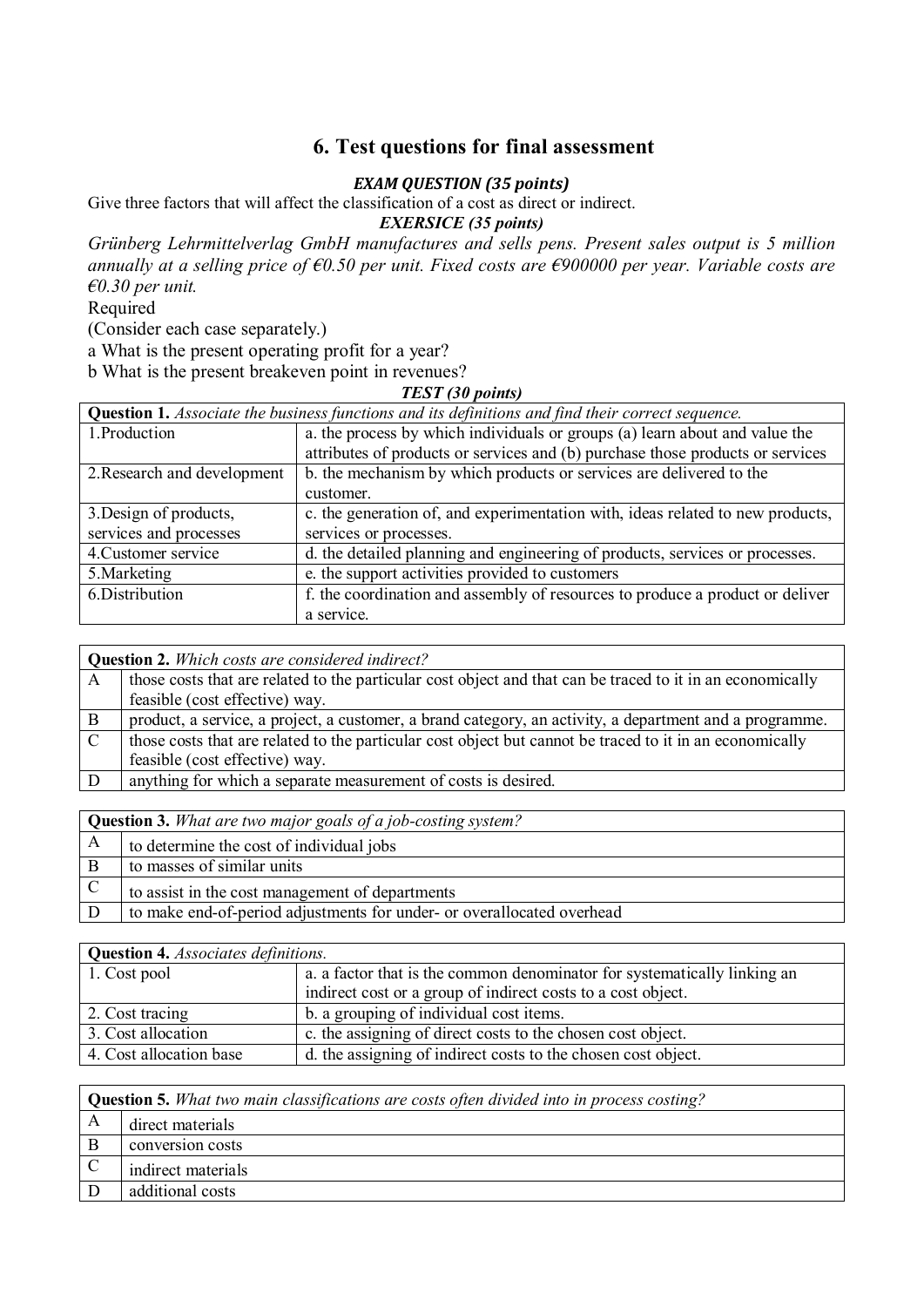| <b>Question 6.</b> Describe three criteria for evaluating cost functions and choosing cost drivers. |                                                                 |  |
|-----------------------------------------------------------------------------------------------------|-----------------------------------------------------------------|--|
|                                                                                                     | The speed with which cost estimates can be developed.           |  |
|                                                                                                     | The speed with which cost estimates can be developed.           |  |
|                                                                                                     | Quantitative analysis of current or past cost relationships.    |  |
|                                                                                                     | The improved credibility of the cost function to all personnel. |  |

**Question 7.** *Outline the five-step sequence in a decision process*

| Making predictions        |  |  |  |  |
|---------------------------|--|--|--|--|
| Evaluating performance    |  |  |  |  |
| Gathering information     |  |  |  |  |
| Implementing the decision |  |  |  |  |
| Choosing an alternative   |  |  |  |  |

| <b>Question 8.</b> Define relevant cost |                                                                                             |  |  |  |
|-----------------------------------------|---------------------------------------------------------------------------------------------|--|--|--|
| A                                       | large changes in contribution margin per unit of product may not affect the optimal product |  |  |  |
|                                         | m <sub>1</sub> x.                                                                           |  |  |  |
| B                                       | assumed to remain the same regardless of the product mix.                                   |  |  |  |
| $\mathcal{C}$                           | those expected future costs that differ among alternative courses of action                 |  |  |  |
|                                         | LP systematically analyses the exchange of a given CM per unit.                             |  |  |  |

**Question 9.** *What is "… - making changes to an existing costing system that results in a better measure of the way that jobs, products, customers and so on differentially use the resources of the organisation" ?*

|   | costing system refinement |
|---|---------------------------|
| B | cost relevance            |
|   | cost allocation           |
|   | direct-costing            |

| <b>Question 10.</b> There asing the number of indirect-cost pools is guaranteed to sizably increase the |                |  |  |  |  |  |
|---------------------------------------------------------------------------------------------------------|----------------|--|--|--|--|--|
| accuracy of product, service or customer costs.' Do you agree?                                          |                |  |  |  |  |  |
|                                                                                                         | A <i>Agree</i> |  |  |  |  |  |
|                                                                                                         | Disagree       |  |  |  |  |  |

#### **7. Teaching methods**

Lectures are conducted with using media teaching aids. Laboratory work and independent work are conducted by means of information and communication technologies in education. Synchronized the projector and audio equipment are used.

#### **8. Forms of control**

#### **Evaluation and grading**

At the end of each theme module students' knowledge is monitored by the writing a test. Final control: examination.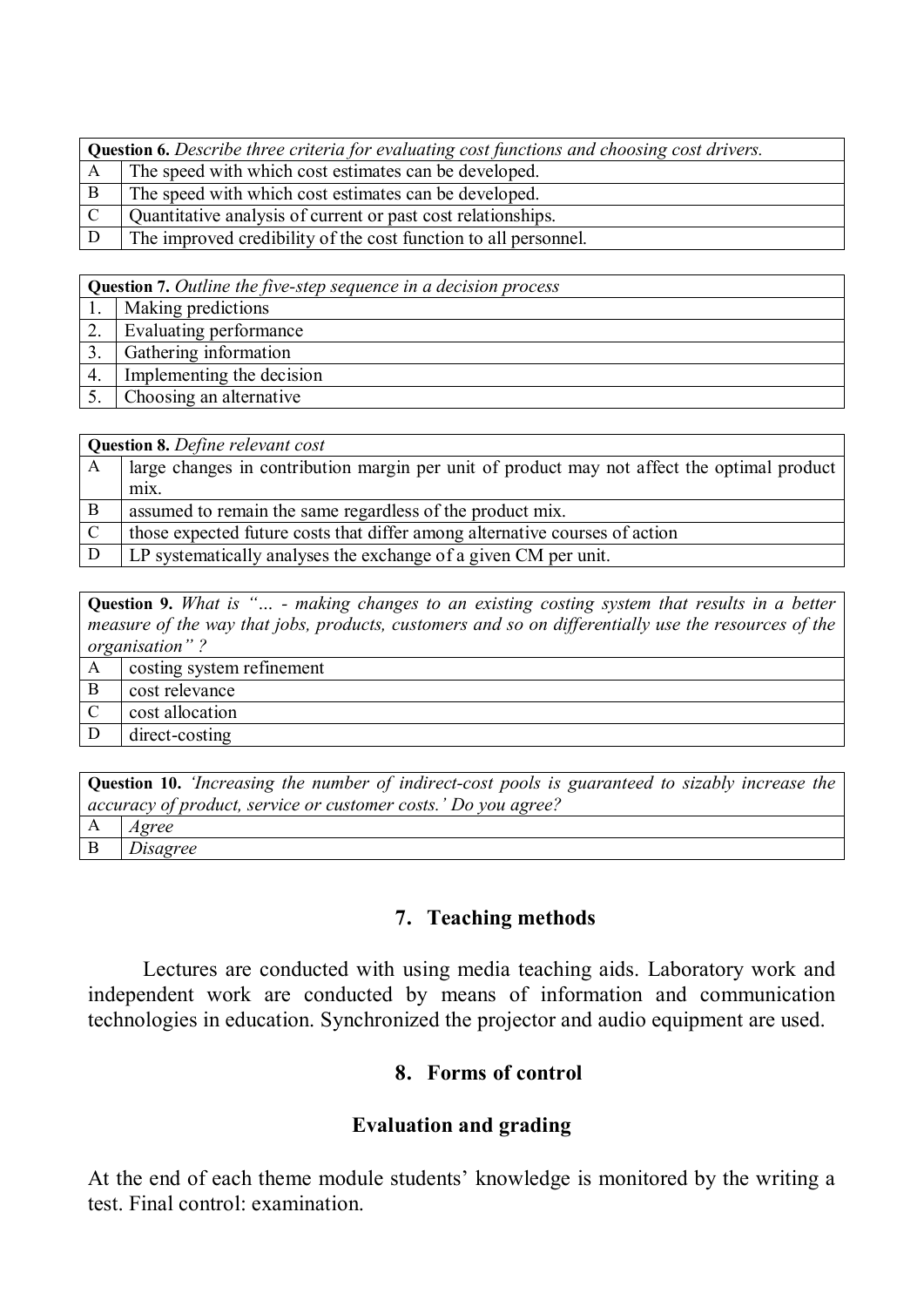## **Grading system: National and ECTS**

| <b>National</b><br>grade | Grade<br><b>ECTS</b> | Grade according to national system    | Percentage score |
|--------------------------|----------------------|---------------------------------------|------------------|
|                          | A                    | Excellent                             | $90 - 100$       |
|                          | B                    | Very good                             | 82-89            |
| Passed                   |                      | Good                                  | $74 - 81$        |
|                          | D                    | Satisfactory                          | 64-73            |
|                          | E                    | Satisfactory enough                   | $60 - 63$        |
|                          | <b>FX</b>            | Unsatisfactory                        | 35-59            |
| Not-passed               | $\mathbf{F}$         | Unsatisfactory-serious work is needed | $0 - 34$         |

#### **9. Technology and methodological requirements**

Methodical recommendations and tasks for practical classes and self-studying for students of specialty 6.030509 "Accounting and Audit" by author edition. Recourses of Educational, scientific and production laboratory "Information technology in the accounting" are used during the lectures and seminars.

# **10. Required and recommended literature**

## **Basic literature**

1) Bhirmani A., Horngren Ch., Datar S., Foster G. (2008) *Accounting information system*. Prentice Hall Business Publishing, Edinburgh.

## **Supplemental materials**

- 1. *ACCA Paper F1 (INT/UK). Accounting Text.* Kaplan Publishing UK Unit 1 The Business Centre.
- 2. Accounting on agricultural enterprises / For red. prof. M.F. Ogiychuka. K.: Higher education, 2003. - 800 p.
- 3. Methodical recommendations from organization and conduct of accounting for a magazine-warrant form on the enterprises of agroindustrial complex, ratified the order of Ministry of agrarian policy of Ukraine from March, 7, 2001 N 49.
- 4. Accounting in Ukraine / For red. R.L. Homyaka.- Lvov: Intelekt West",  $2003. - 820$  p.
- 5. Accounting on agricultural enterprises / For red. M.F. Ogiychuk. K.: Higher education, 2004. – 799 p.
- 6. Accounting in agricultural enterprises on national standards К.: JV "Іntertechnodruk", 2000. -218 p.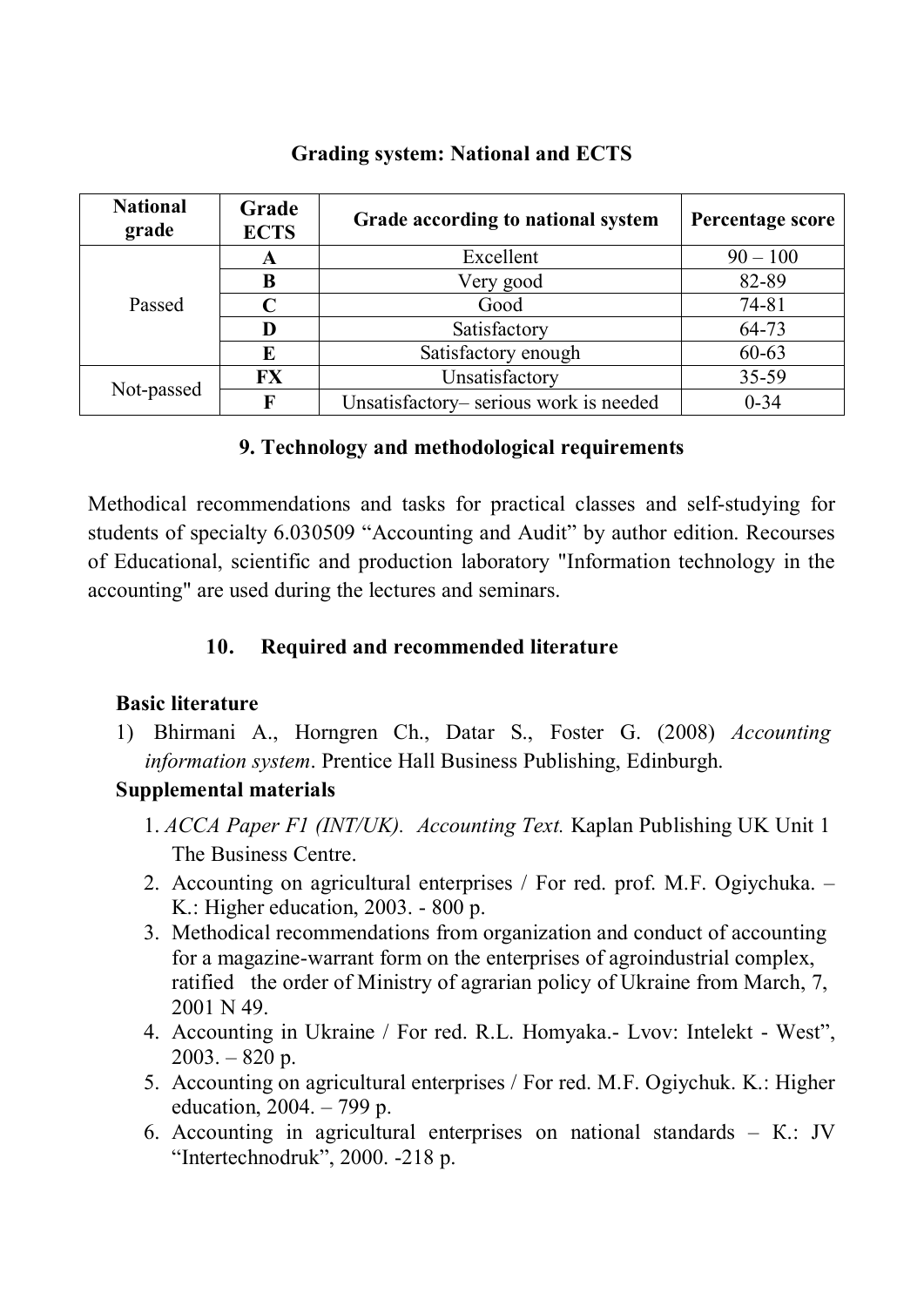- 7. Administrative accounting / F.F. Butinets, T.V.Davidyuk, other. Zh.: PE "Ruta", 2002.  $-480$  p.
- 8. Drury K. Administrative and industrial accounting.-K.: UNITY-DANA, 2002
- 9. Financial accounting: Textbook for the students of speciality «Accounting and audit» of HES/ for red.prof. F.F. Butintsya- a 7-th edith. – Zh.: PE "Ruta", 2006. – 832p.
- 10.Golov S.F. Accounting and financial reporting on international standards. – K.: Libra, 2004. – 880 p.
- 11.Golov S.F. Accounting on international standards. K., 2000. 250 p.
- 12.Golov S.F. the Administrative accounting. Textbook.-K.: Libra, 2003.
- 13.Marenich T.G. Accounting in agroformation. K.: Publishing house "Professional",  $2005. - 892$  p.
- 14.Pushkar M.S. Financial accounting: Textbook. T.: Carte blanche, 2002. 628p.
- 15.Suk L.K., Suk P.L. Accounting II K.: University "Ukraine", 2005. 701  $p<sub>1</sub>$
- 16.Tkachenko N.M. Financial accounting on the enterprises of Ukraine. K.: A.S.K., 2006. - 784 p.
- 17.Tkachenko N.M. Financial accounting, taxation and reporting: Textbook. 2-nd edith. is complemented and done. – K.: Alerta, 2007. – 957 p.

#### **Normative literature**

- 1. Code of Ethics for Professional Accountants
	- a. [https://www.ifac.org/system/files/publications/files/ifac-code-of-ethics](https://www.ifac.org/system/files/publications/files/ifac-code-of-ethics-for.pdf)for.pdf
- 2. International Accounting Standards and International Financial Reporting Standards
	- a. [http://www.minfin.gov.ua/control/uk/publish/article?showHidden=1&art](http://www.minfin.gov.ua/control/uk/publish/article?showHidden=1&art_id=408095&cat_id=408093&ctime=1423500775962) \_id=408095&cat\_id=408093&ctime=1423500775962
	- b. <http://www.ifrs.org/IFRSs/Pages/IFRS.aspx>
- 3. Law of Ukraine, About accounting and financial reporting in Ukraine" from 16. 07. 1999 / 996 - XIV.
- 4. State (standards) of accounting.
- 5. Instruction "About claim of card of accounts of accounting of assets, capital, liabilities and economic operations of enterprises and organizations", ratified the order of Ministry of finance of Ukraine from 30.11.1999 № 291.
- 6. "Plan of accounts of accounting of assets, capital, obligations and economic operations of enterprises and organizations", ratified the order of Ministry of finance of Ukraine from 30.11.1999 № 291.

## **IT resources**

*Materials of official sites:*

- 1) Ministry of Finance of Ukraine <http://www.minfin.gov.ua/>
- 2) Ernst & Yang <http://www.ey.com/UA/uk/Home>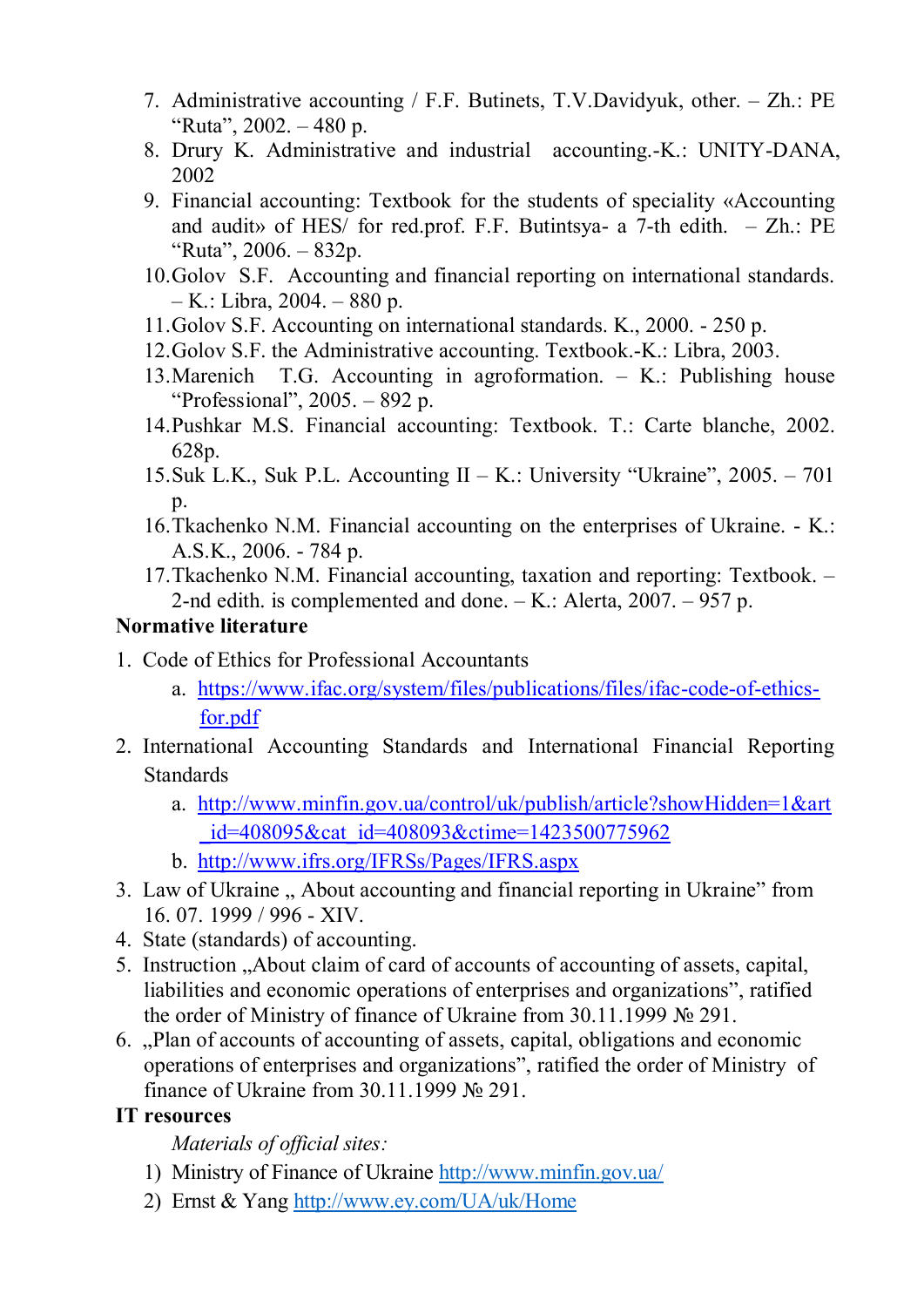- 3) Deloitte <http://www2.deloitte.com/ua/uk.html>
- 4) PricewaterhouseCoopers <http://www.pwc.com/ua/uk/index.jhtml>
- 5) KPMG <http://www.kpmg.com/ua/uk/pages/default.aspx>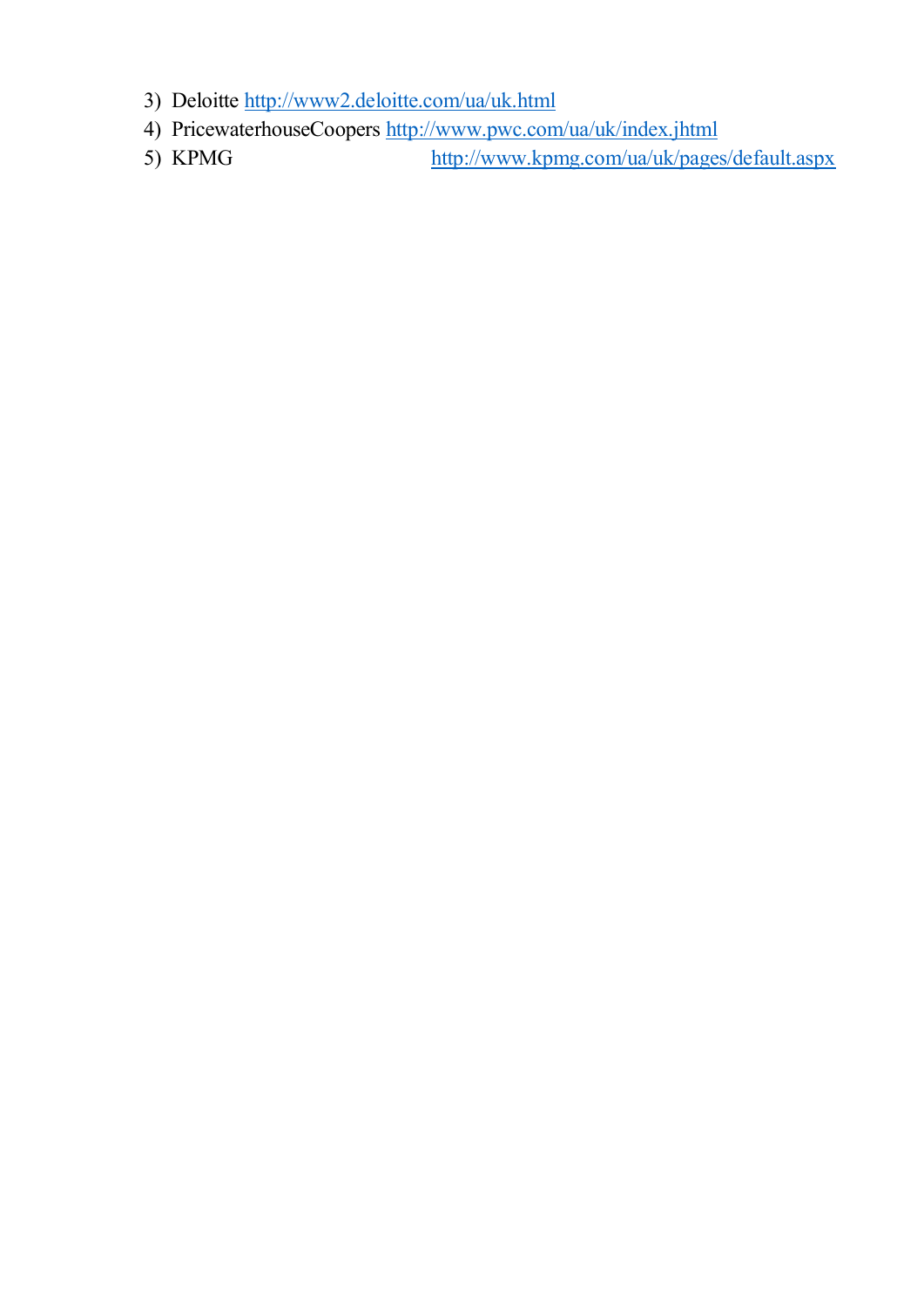## **LECTURE NOTES**

Chapter 1. .Principles of organisation of accounting at the enterprise Ресурс INTRODUCTION

Questions to be addressed in this chapter include:

What is the meaning of system, data, and information?

What is an accounting information system (AIS)?

Why is the AIS an important topic to study?

What is the role of the AIS in the value chain?

How does the AIS provide information for decision making?

What are the basic strategies and strategic positions an organization can pursue?

SYSTEMS, DATA, AND INFORMATION

A system is:

A set of interrelated components

That interact

To achieve a goal

WHAT IS AN AIS?

An AIS is a system that collects, records, stores, and processes data to produce information for decision makers.

It can:

Use advanced technology; or

Be a simple paper-and-pencil system; or

Be something in between.

Technology is simply a tool to create, maintain, or improve a system.

ROLE OF THE AIS IN THE VALUE CHAIN

#### **Chapter 2. Regulatory support of accounting process and accounting policy at the enterprise**

Issue of the prepared products which is intended for realization, and a receipt of income is the primary objective of production activity of enterprise. In the process of production charges on the production of goods and its production prime price are formed.

To the production unit (works, services) cost included:

• direct financial maintenances; are direct maintenances on payment of labour; are other lines of expense; are summary-productional charges.

A list and composition of the articles of calculation of production unit (works, services) cost is set an enterprise.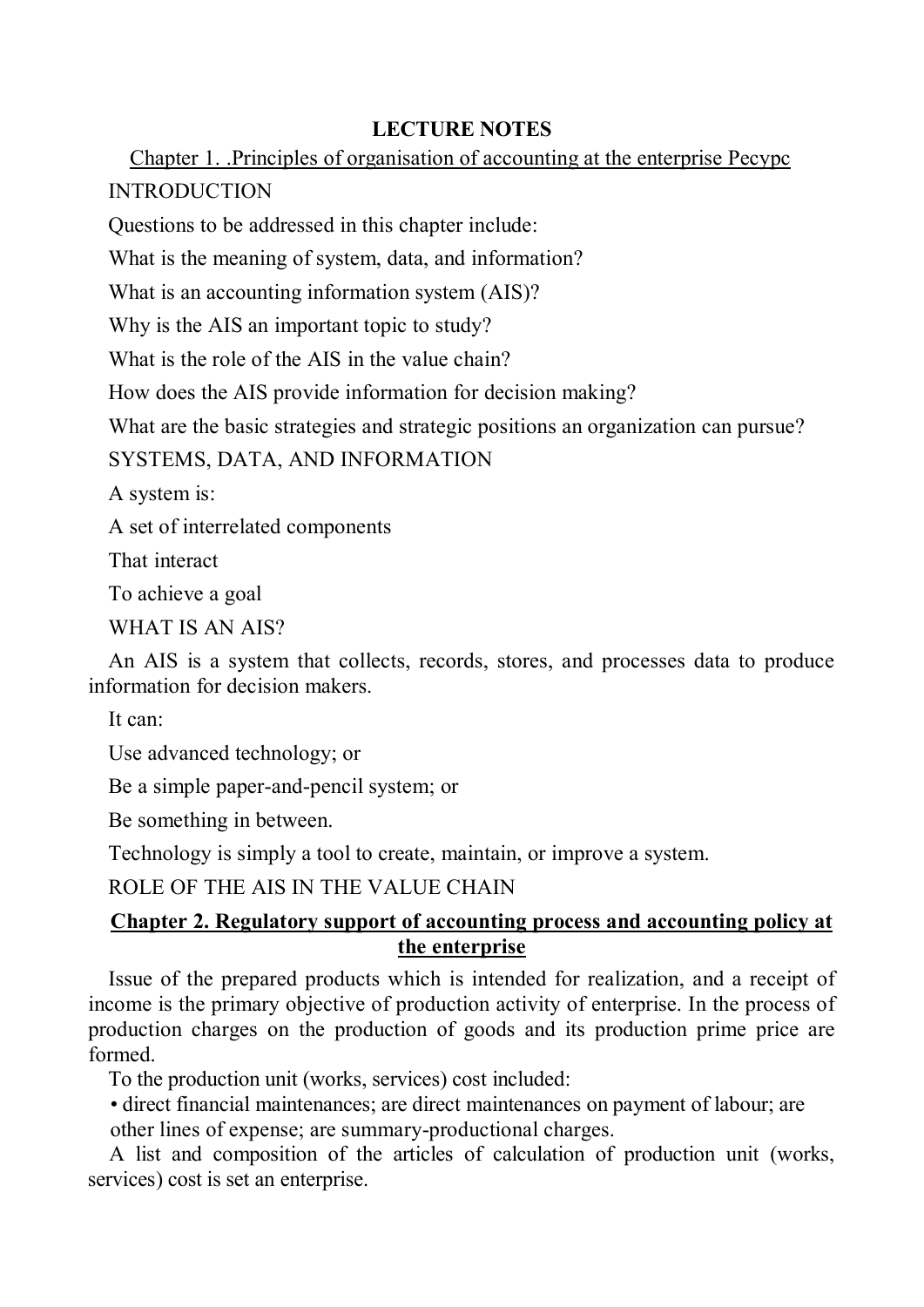On the method of including to the prime price of expense divided into lines and unlines.

In the complement of lines of financial charges the cost of raw material and basic materials which form basis of the produced products or by its necessity by a component is included, which can be directly delivered to the concrete object of charges.

In the complement of direct maintenances on payment of labour a pay and other payments is included to the workers, to busy in the production of goods, implementation of works, or providing services which can be directly delivered to the concrete object of charges

In the complement of other lines of charges all are included other charges of productions, which can be directly delivered to the concrete object of charges, in particular deduction on social measures, paying for the lease of the landed and properties shares, depreciation and others like that.

At grouping of charges under the object of account of charges it follows to understand products, works, services or type of activity enterprises which need determination of the charges related to their production (by implementation).

Indirect charges behave to growing of many cultures, a few groups of animals, implementation of different works. For including to the prime price these charges must be preliminary distributed between the objects of account. That is why in practice they are often named those which are distributed, and pursuant to S(S) A 16 «Charges» — by summary-productional charges. The subsequent working out in detail of charges in an account is carried out in the cut of the articles of calculation of prime price. In agriculture apply a wide enough nomenclature.

Direct maintenances of productions are taken into account directly on an account 23 «Productions».

Indirect charges are taken into account on an account 91 of «Summaryproductional of expense». At the end of current period an account 91 is closed by writing of distributed between the types of products of summary-productional charges in the debit of account 23 «Productions».

An enterprise takes into account the produced products on a brief (incomplete) prime price (an incomplete prime price (production) does not include management charges, charges on a sale and other charges). Order of account of the prepared products on a brief (without the particle of commercial charges) prime price and taking of indirect (administrative) costs straight on an account 79 the «Financial results», known in countries with the developed economy, as an account after the method of «direct-cost». After this method in those cases, when it is necessary to define the prime price of concrete type of products include the fate of and commercial charges, coming from the operating on an enterprise rates of their division, that to the complete actual cost.

Summary charges which are related to the management and maintenance of enterprise on the whole, 92 «Management expenses are taken into account on an account». Charges on maintenance of subsections, which are engaged in the sale of products, advertising, by delivery products to the users and other charges of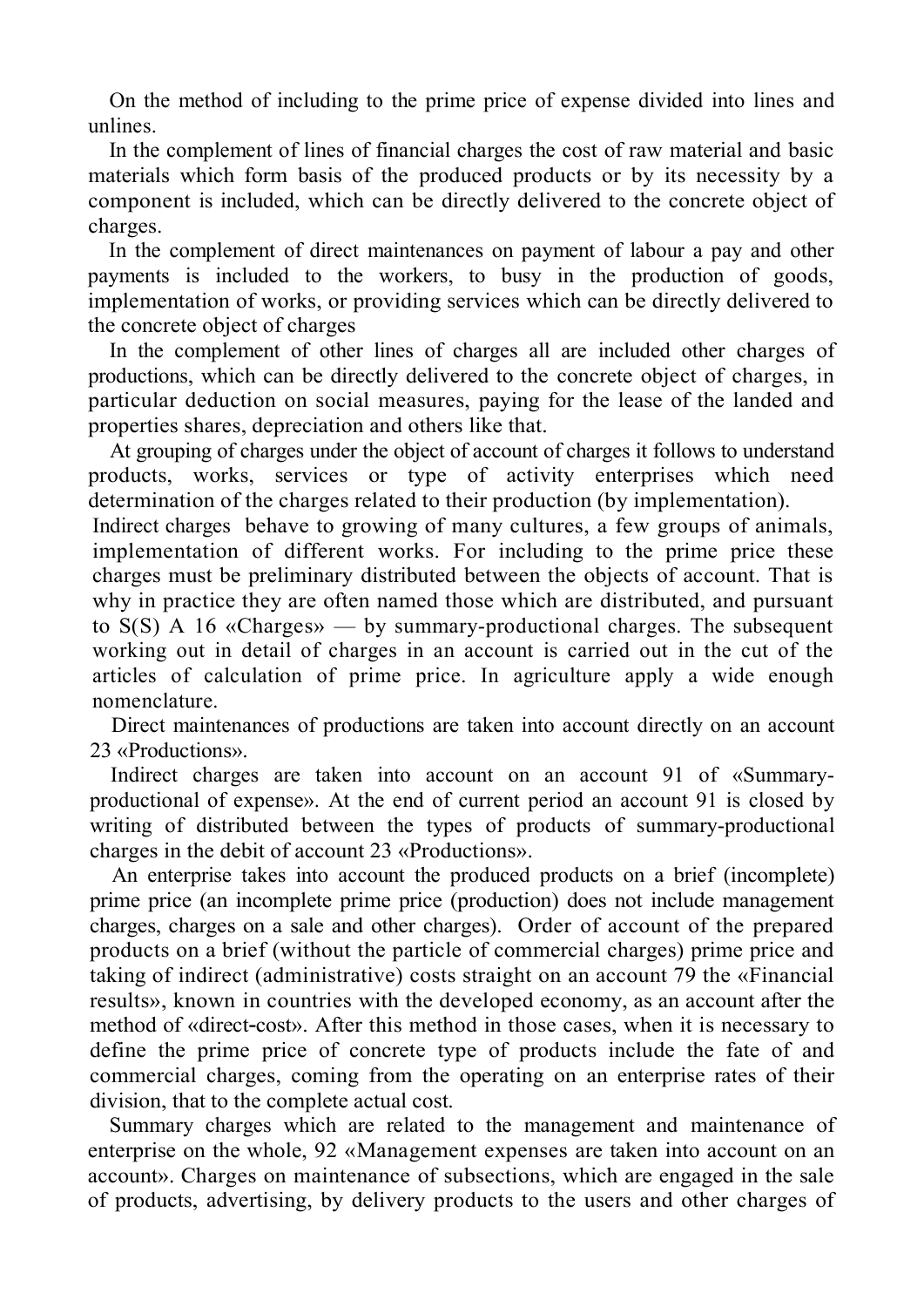enterprise from realization are taken into account on an account 93 selling «Expenses». By comparison of help for the realized products with its brief prime price determine margin the size of which must cover the sum of management charges and charges on a sale and give an income is certain to the enterprise.

In the conditions of application of «direct-cost» different profitability of the prepared products shows up more distinctly, as a difference between selling prices and brief prime price not veiled as a result of writing of indirect costs on a concrete prepared unit cost.

It is considered that indirect costs are poorly related to the prime price of separate types of products. In addition, in most cases in general it is impossible to set such connection, that is why division of these charges proportionally results conditional bases in substantial curvatures of prime price of separate types of products and determination of their veritable profitability.

At the calculation of unit cost important part is acted by classification of charges after elements (by economic maintenance) and articles of calculation (by character of origin and setting). Elements of charges after economic maintenance are homogeneous. S(S)A 16 «Charges» are regulated by the order of charges of operating activity after such economic elements: are financial expenses;  $\sim$ charges are on payment of labour; it is deduction on social measures; it is depreciation; are other operating-rooms of expense.

In the complement of element the «Financial expenses» the cost of spent is included in a production (except for the product of own production): - raw material and basic materials; - purchasing ready-to-cook foods and wares of stuffs;  $\sim$  fuels and energies; - build materials; - spare parts; - container and materials of containers; - auxiliary and other materials.

In the complement of element of «Expense on payment of labour» included pay after salaries and tariffs, bonuses and encouragements, compensative payments, pay of vacations and other unworked time, other charges on payment of labour.

In the complement of element of «Deduction on social measures» included: deduction is on the pension providing, deduction on social security, insurance payments in case of unemployment, deduction on individual insurance of personnel of enterprise, deduction on other social measures.

In the complement of element «Depreciation» is included sum of the accrued depreciation of basic facilities, immaterial assets and other irreversible tangible assets.

In the complement of element «Other operating-rooms of expense» are included charges of operating activity, which did not enter in the complement of elements, resulted higher, in particular allowances of travels, on services of connection, on payment of financial help, paying for calculation-cash service and others like that.

To the **f**inancial charges charges belong on percent for possessing got credits. Grouping of charges after economic elements is carried out in all industries of national economy. It enables to set a necessity in circulating and irreversible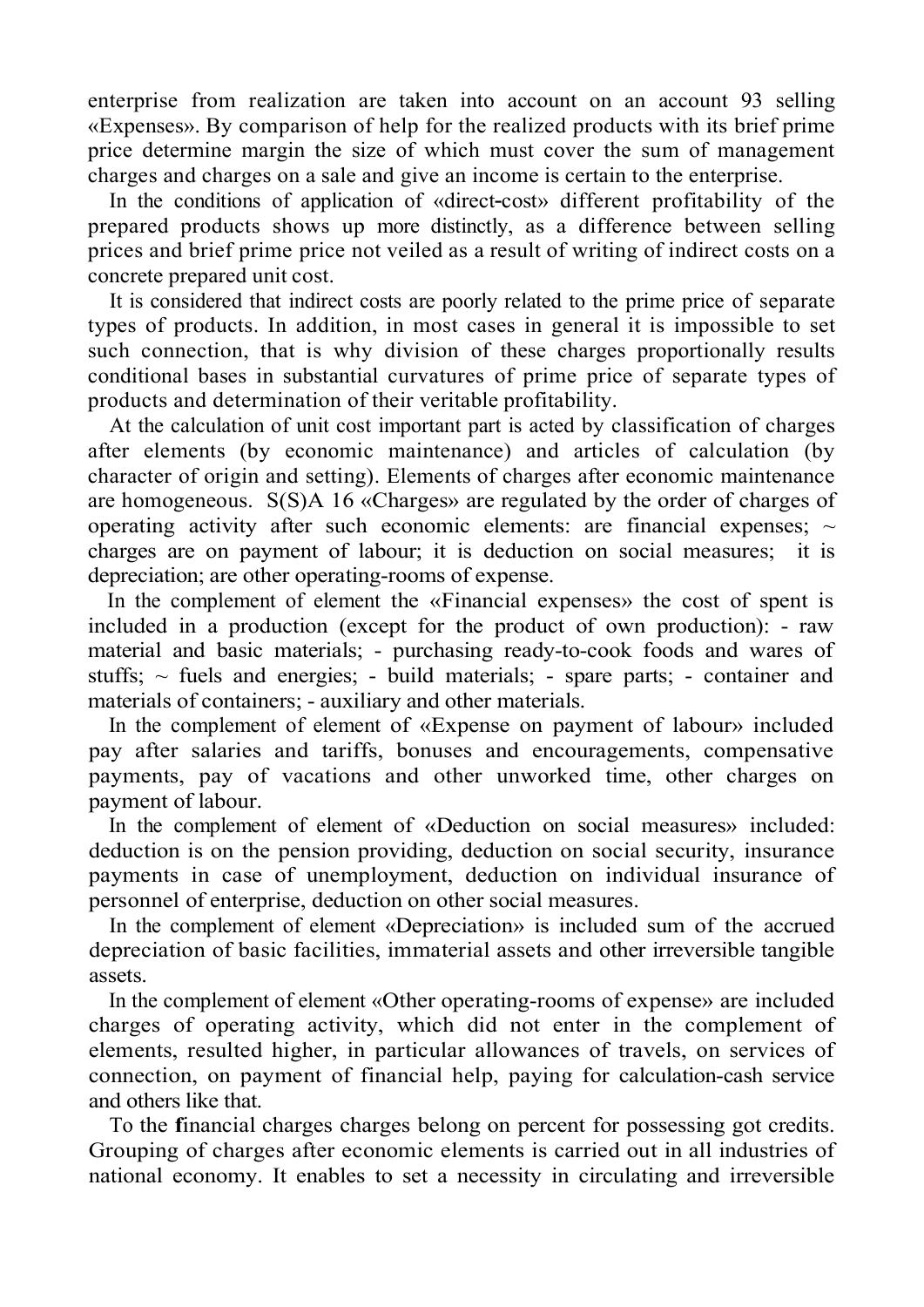assets, shows how many what assets it is spent, independently where they are produced, on what aims used, and also characterizes the structure of charges.

But classification of charges after economic elements does not allow to calculate the prime price of separate types of products and set the volume of charges of concrete subsections of enterprise. To that end apply classification of charges after the articles of calculation depending on their setting and place of origin.

Between charges on a production, which are grouped after economic elements, and charges in a calculation cut is both intercommunication and difference. For example, to the element the «Financial charges» are included all materials expended in a production, and in a prepared unit cost after the articles (seed and landing material, fertilizers, facilities of defence of plants and animals, forages, raw material and materials, fuel and lubricating materials) represented only that of them, which are used on the production of the prepared goods (works, services) of plant-grower, stock-raising, industrial and other productions. Other part of materials is represented in the articles which form a production prime price («Summary-productional of expense») and in composition the charges of activity («Management charges», «Charges on a sale»).

A list and composition of the articles of calculation of production unit (works, services) cost is set an enterprise independently and depends both on specific gravity of their kinds or groups of charges and from the degree of economic homogeneity of charges which are incorporated in the article, specifics of subindustry, organization of production, variety of technological processes, possibility of direct or indirect taking of charges on a prepared unit cost (works, services).

Classification after the articles is used in an account at forming and determination of actual (current) cost. She enables to carry out the control of the having a special purpose using up of facilities and find out backlogs of cutting production costs.

#### **Chapter 3. Forming and functioning of accounting departments INTRODUCTION**

As the environment, technology, and competition change, an information system must continually undergo changes.

These changes range from minor adjustments to major overhauls.

Occasionally, the old system is scrapped and replaced.

Companies change their systems for a variety of reasons:

To respond to changes in user needs or business needs.

To take advantage of or respond to technology changes.

To accommodate improvements in their business process.

To gain a competitive advantage and/or lower costs.

To increase productivity.

To accommodate growth.

To accommodate downsizing or distribute decision making

To integrate incompatible systems.

To replace a system that is aged and unstable.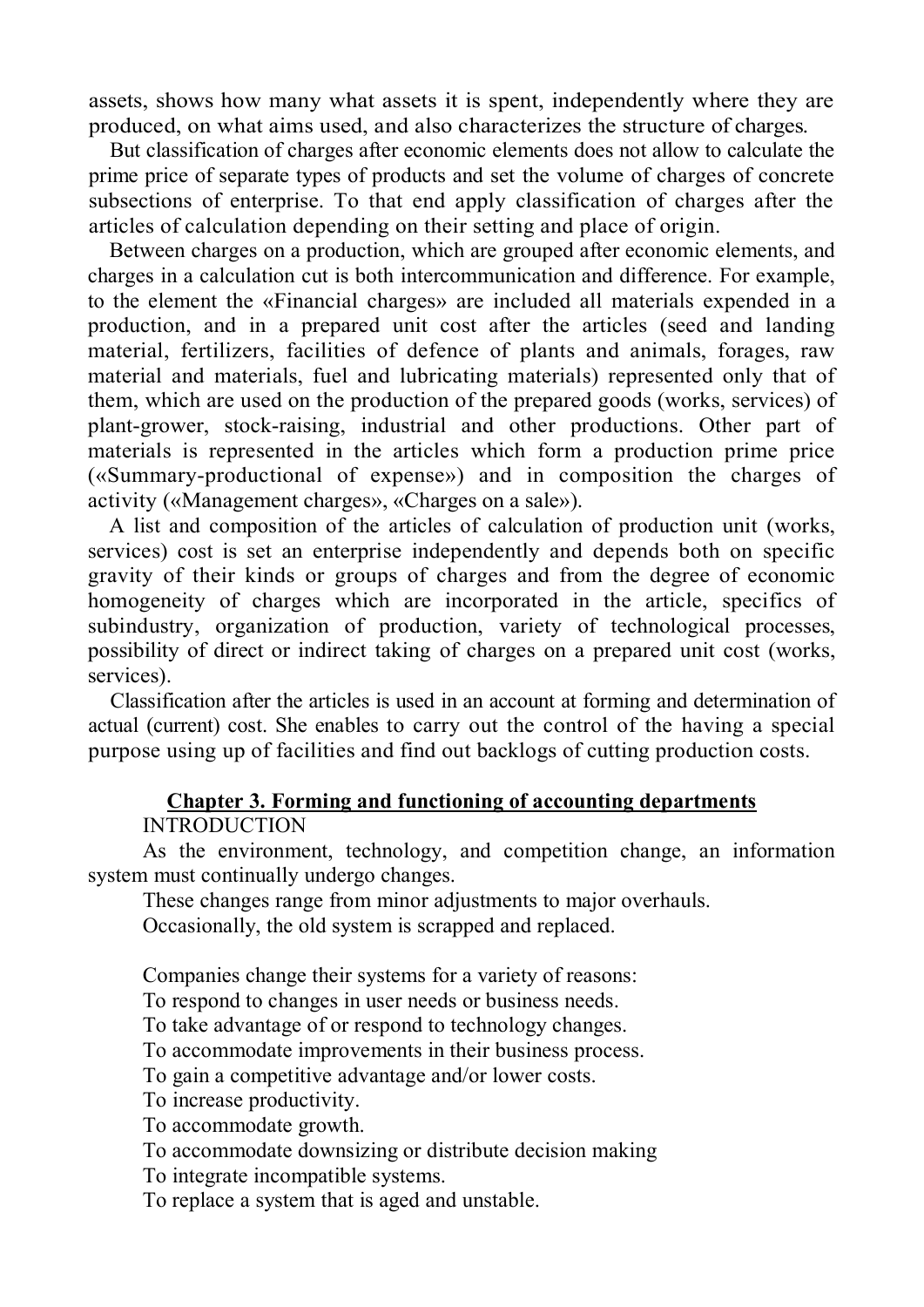Developing quality, error-free software is difficult, expensive, and timeconsuming.

Projects tend to deliver less than expected and consume more time and money.

A KPMG survey found that 35% of all major information systems projects were classified as runaways—hopelessly incomplete and over budget.

Major cause of runaways: Skimping on systems development processes.

Omitting basic systems development steps becomes tempting but may lead to disaster as developers create well-structured systems that fail to meet user needs or solve business problems.

This chapter discusses five topics:

Systems development life cycle

Planning activities during the systems development life cycle

Feasibility analysis

Behavioral aspects of change

Systems analysis

SYSTEMS DEVELOPMENT LIFE CYCLE

Whether systems changes are major or minor, most companies go through a systems development life cycle.

In this section, we discuss the steps in the cycle and the people involved.

**SUMMARY** 

You've learned about the five phases in the systems development life cycle, with a particular emphasis on systems analysis.

You've learned who the players are in the systems development process.

You've learned about various techniques that are used to plan the development of a system.

You've reviewed some techniques for determining system feasibility.

You've learned about behavioral responses to systems changes and how dysfunctional behavior can be minimized.

## **Chapter 4. Accounting control and legal responsibility at the enterprise**

Questions to be addressed in this chapter:

What are the basic internal control concepts, and why are computer control and security important?

What is the difference between the COBIT, COSO, and ERM control frameworks?

What are the major elements in the internal environment of a company?

What are the four types of control objectives that companies need to set?

What events affect uncertainty, and how can they be identified?

How is the Enterprise Risk Management model used to assess and respond to risk?

What control activities are commonly used in companies?

How do organizations communicate information and monitor control processes?

Why AIS threats are increasing

Control risks have increased in the last few years because: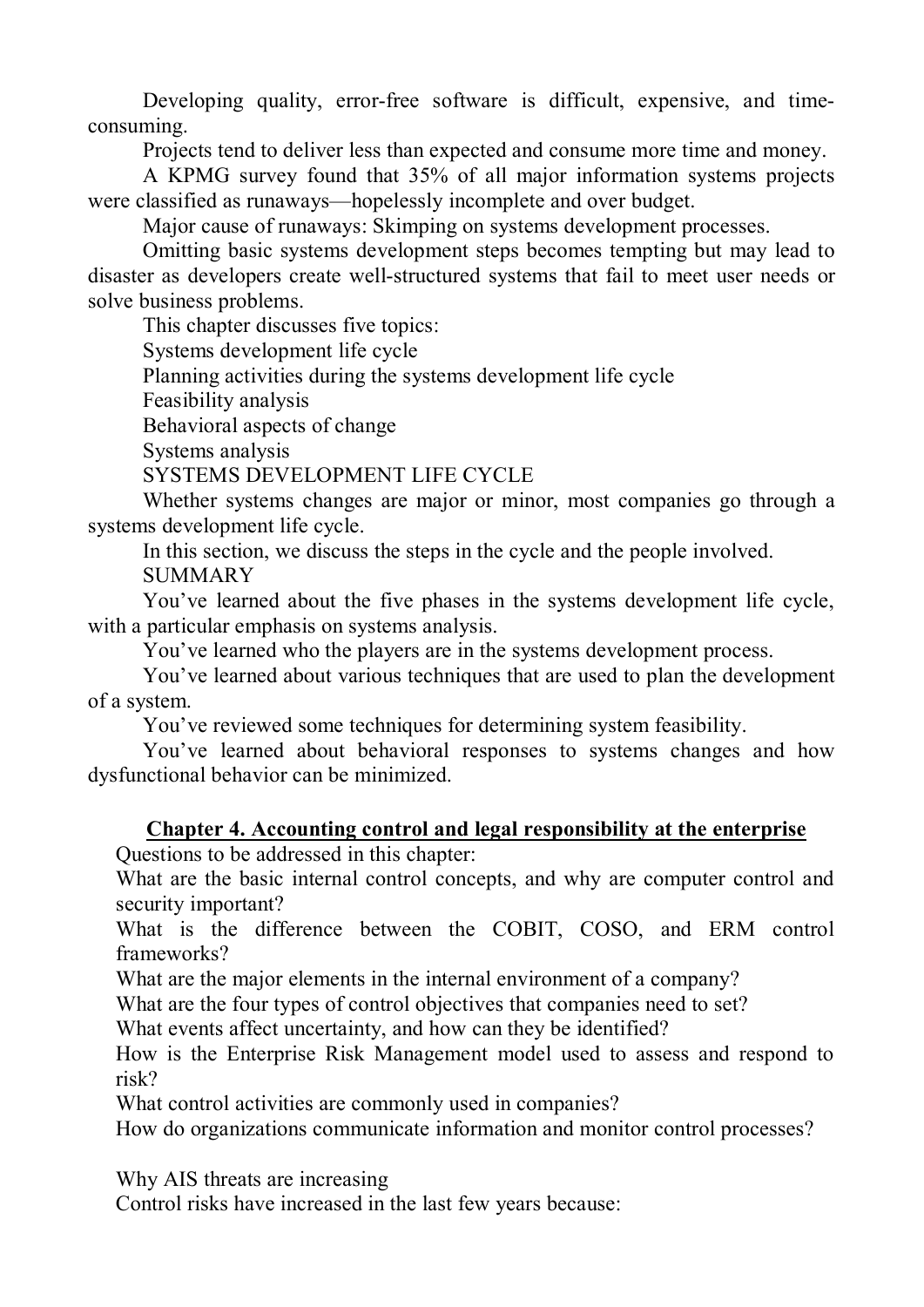There are computers and servers everywhere, and information is available to an unprecedented number of workers.

Distributed computer networks make data available to many users, and these networks are harder to control than centralized mainframe systems.

Wide area networks are giving customers and suppliers access to each other's systems and data, making confidentiality a major concern.

Historically, many organizations have not adequately protected their data due to one or more of the following reasons: Computer control problems are often underestimated and downplayed. Control implications of moving from centralized, host-based computer systems to those of a networked system or Internet-based system are not always fully understood. Companies have not realized that data is a strategic resource and that data security must be a strategic requirement. Productivity and cost pressures may motivate management to forego time-consuming control measures.

#### *Some vocabulary terms for this chapter:*

A threat is any potential adverse occurrence or unwanted event that could injure the AIS or the organization.

The exposure or impact of the threat is the potential dollar loss that would occur if the threat becomes a reality.

The likelihood is the probability that the threat will occur.

Control and security are important. Companies are now recognizing the problems and taking positive steps to achieve better control, including:

Devoting full-time staff to security and control concerns.

Educating employees about control measures.

Establishing and enforcing formal information security policies.

Making controls a part of the applications development process.

Moving sensitive data to more secure environments.

To use IT in achieving control objectives, accountants must:

Understand how to protect systems from threats.

Have a good understanding of IT and its capabilities and risks.

Achieving adequate security and control over the information resources of an organization should be a top management priority.

Control objectives are the same regardless of the data processing method, but a computer-based AIS requires different internal control policies and procedures because: Computer processing may reduce clerical errors but increase risks of unauthorized access or modification of data files. Segregation of duties must be achieved differently in an AIS. Computers provide opportunities for enhancement of some internal controls.

One of the primary objectives of an AIS is to control a business organization. Accountants must help by designing effective control systems and auditing or reviewing control systems already in place to ensure their effectiveness. Management expects accountants to be control consultants by: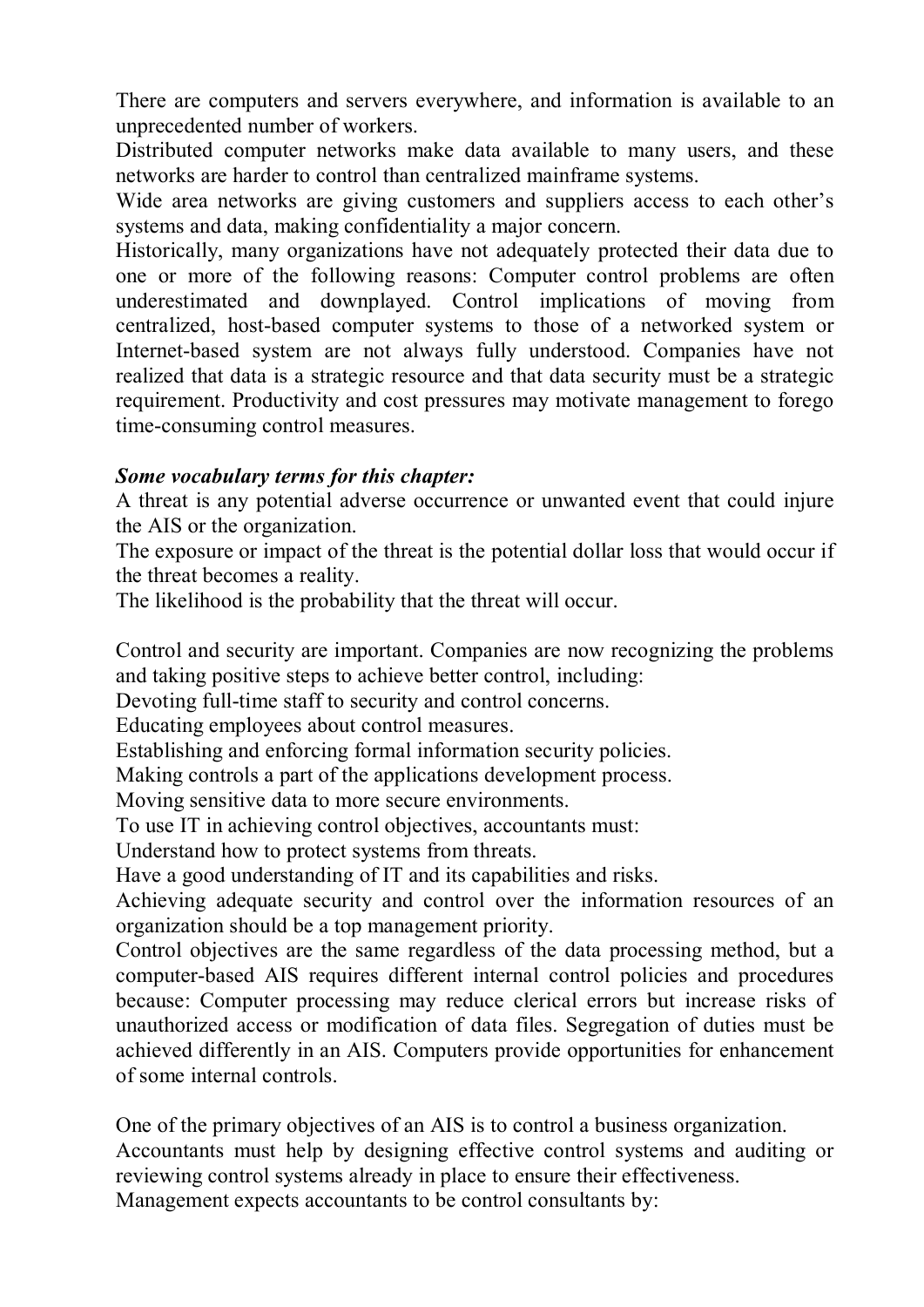Taking a proactive approach to eliminating system threats; and

Detecting, correcting, and recovering from threats when they do occur.

It is much easier to build controls into a system during the initial stage than to add them after the fact.

Consequently, accountants and control experts should be members of the teams that develop or modify information systems.

**SUMMARY** 

In this chapter, you've learned about basic internal control concepts and why computer control and security are so important. You've learned about the similarities and differences between the COBIT, COSO, and ERM control frameworks. You've learned about the major elements in the internal control environment of a company and the four types of control objectives that companies need to set. You've also learned about events that affect uncertainty and how these events can be identified. You've explored how the Enterprise Risk Management model is used to assess and respond to risk, as well as the control activities that are commonly used in companies. Finally, you've learned how organizations communicate information and monitor control processes.

# **Chapter 5. Providing of effective functioning and development of accounting**

Questions to be addressed in this chapter include:

How do organizations buy software, hardware, and vendor services?

How do information systems departments develop custom software?

How do end users develop, use and control computer-based information systems?

Why do organizations outsource their information systems, and what are the benefits and risks of doing so?

How are prototypes used to develop an AIS, and what are the advantages and disadvantages?

What is computer-aided software engineering, and how is it used in systems development?

Companies can experience a number of difficulties in developing an AIS, including: Projects are backlogged for years because of the high demand for resources. The newly designed system doesn't meet user needs.

The process takes so long that by the time it's complete, it's obsolete.

Users can't adequately specify their needs.

Changes to the AIS are often difficult to make after requirements have been written into the specifications.

We'll be discussing how to obtain a new information system by:

Purchasing prewritten software;

Developing software in-house; or

Outsourcing.

We'll also discuss how to hasten or improve the development process through:

Business process reengineering

Prototyping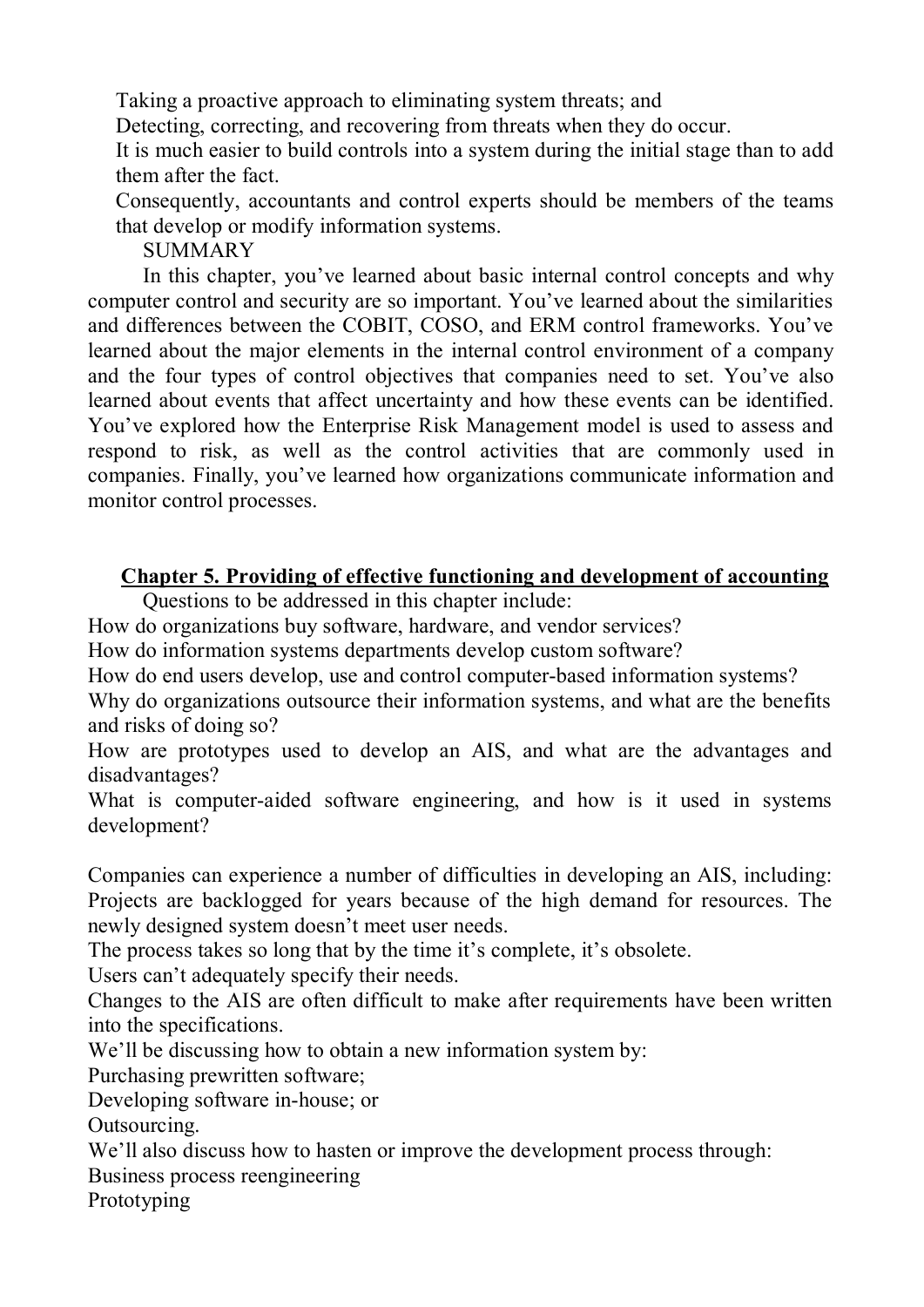Computer-aided software engineering (CASE) tools We'll be discussing how to obtain a new information system by: Purchasing prewritten software Developing software in-house; or Outsourcing. We'll also discuss how to hasten or improve the development process through: Business process reengineering Prototyping Computer-aided software engineering (CASE) tools

When an RFP is solicited based on exact hardware and software specifications: Total costs are usually lower. Less time is required for vendor preparation and company evaluation. However, the vendor cannot recommend alternatives.

A generalized RFP contains a problem definition and requests a system that meets specific performance objectives and requirements.

Leaves technical issues to the vendor.

However, makes it more difficult to evaluate proposals.

May produce more costly bids.

Usually, the more information a company provides to the vendors, the better their chances of receiving a system that meets their requirements. Detailed specifications should include: Required applications Inputs and outputs Files and databases Frequency and methods of file updating and inquiry

Unique characteristics or requirements

Be sure to distinguish between mandatory and desirable requirements.

Evaluating proposals and selecting a system

Eliminate any proposals that:

Are missing important information.

Fail to meet minimum requirements.

Are ambiguous.

Those that pass the preliminary screening should be compared with the proposed AIS requirements to determine:

If they meet all mandatory requirements.

How many desirable requirements they meet.

Finalists can be invited to demo their system using company-supplied data. In reviewing the proposals, you need to evaluate:Hardware Software Vendors

SUMMARY AND CONCLUSIONS

You've learned:

How organizations buy software, hardware, and vendor services.

How information systems departments develop custom software.

How end users develop, use, and control computer-based information systems.

Why organizations outsource their information systems, as well as the benefits and risks of doing so.

What reengineering processes entail and when they are appropriate.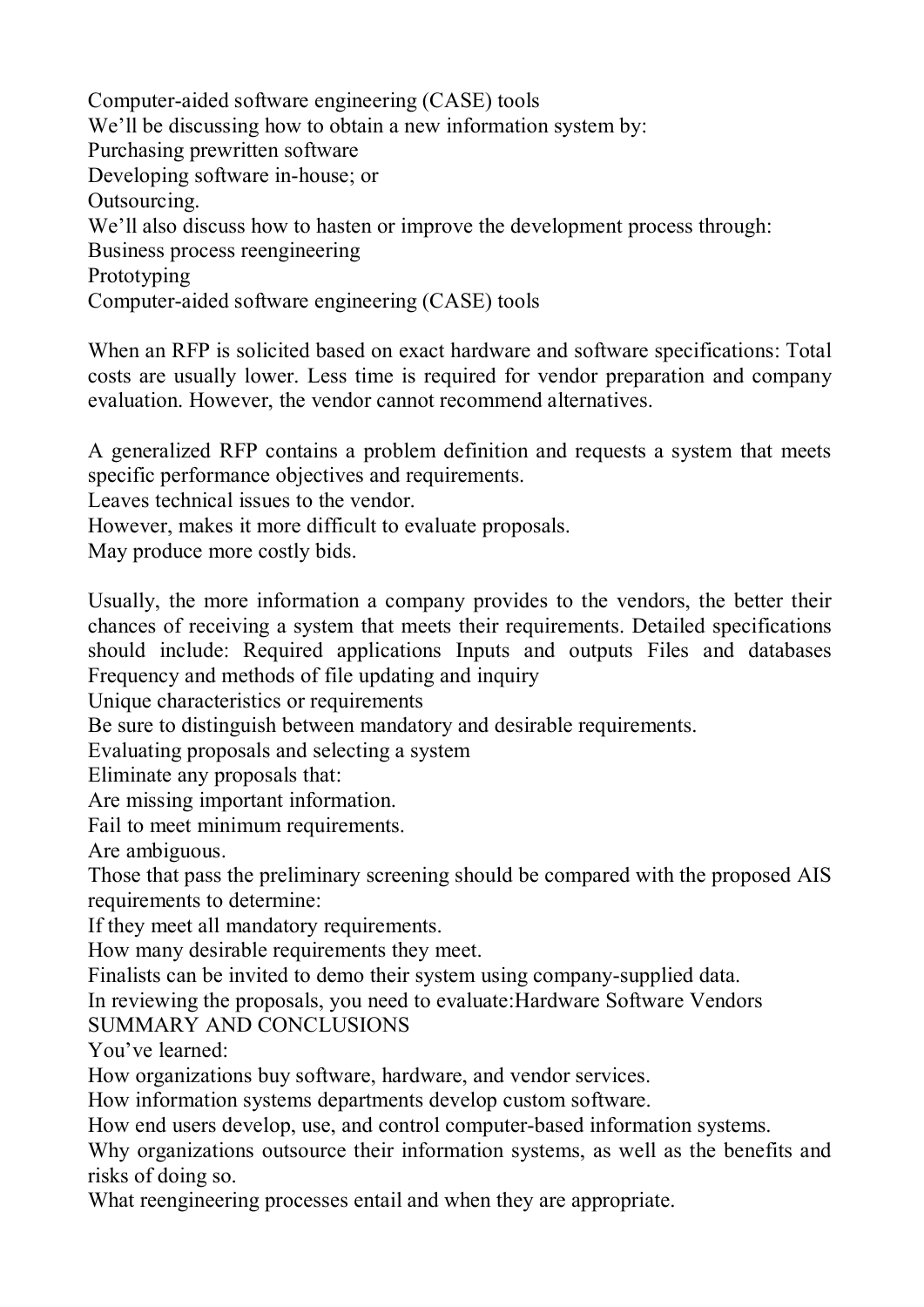How prototypes are used to develop an AIS and when it is advantageous to do so. What computer-aided software engineering is and how it's used in systems development.

#### **Chapter 6. Forming of documentation system for business transactions and flow of documents**

*Questions to be addressed in this chapter include: What is the purpose of documentation? Why do accountants need to understand documentation? What documentation techniques are used in accounting systems? What are data flow diagrams and flowcharts? How are they alike and different? How are they prepared?*

Documentation includes the following types of tools:

Narratives (written descriptions)

Flowcharts

Diagrams

Other written material

Documentation covers the who, what, when, where, why, and how of:

Data entry

Processing

Storage

Information output

System controls

How do accountants use documentation?

At a minimum, they have to read documentation to understand how a system works.

They may need to evaluate the strengths and weaknesses of an entity's internal controls.

Requires heavy reliance on documentation

They may peruse documentation to determine if a proposed system meets the needs of its users.

They may prepare documentation to:

Demonstrate how a proposed system would work

Demonstrate their understanding of a system of internal controls

Documentation techniques are necessary tools for accountants:

SAS-94 requires that auditors understand the automated and manual procedures an entity uses. This understanding can be gleaned through documenting the internal control system—a process that effectively exposes strengths and weaknesses of the system.

SOX (2002) effectively requires that publicly-traded corporations and their auditors document and test the company's internal controls. Auditing Standard No. 2 promulgated by the PCAOB requires that the external auditor express an opinion on the client's system of internal controls.

**SUMMARY**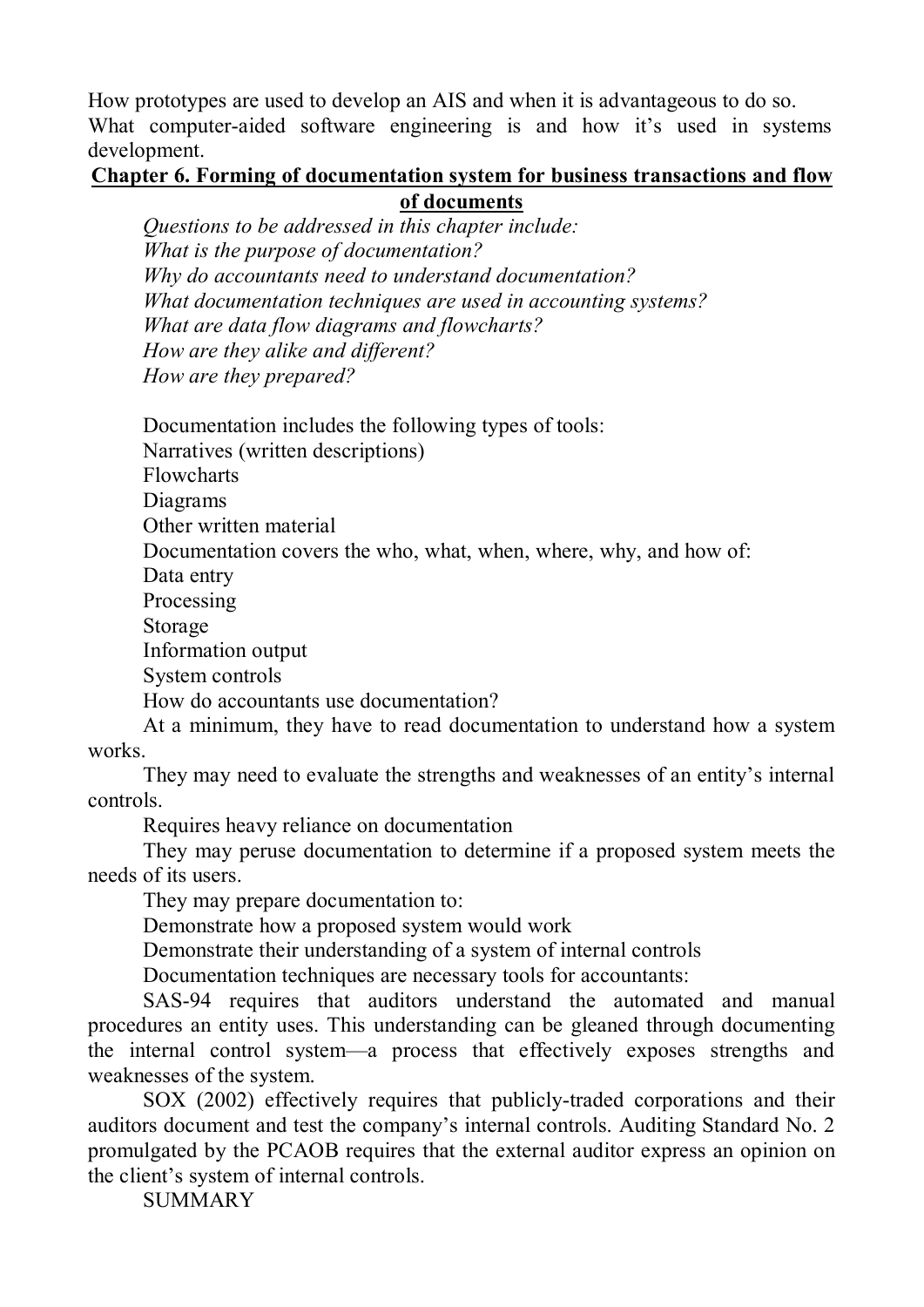We've learned about graphical forms of documentation, particularly:

Data flow diagrams

Flowcharts

We've learned why these tools are important to accountants and how they are employed.

We've learned basic guidelines for creating data flow diagrams and flowcharts.

#### **Chapter 7. Features of organisation of accounting for assets, equity and liabilities**

Methodological principles of forming in the record-keeping of information about profits from ordinary activity of enterprise and its opening a 15 "Profit" determines position (standard) of record-keeping in the financial reporting.

Under *profits* understand multiplying economic values as a receipt of assets or diminishing of obligations which result in growth of property asset (except for growth of capital due to payments of proprietors).

In the record-keeping of confession of profit the extra charge and accordances of profits and charges related to principles.

*Principle of extra charge* consists in that the results of economic operations are acknowledged, when they take (instead of then, when facilities of monies turn out or paid) place, and represented in a record-keeping and financial reporting of those periods which they belong to.

Principle of extra charge is used simultaneously with *principle of accordance*, after which charges are acknowledged on the basis of direct connection between them and by the got profits.

Not only the receipt of asset or diminishing of obligation but also financial investigation of these events, which an own capital increase comes forward in quality, must take place for confession of profit (except for payments of participants).

Not acknowledged profits:

- sum of the tax value-added, excises, other taxes and obligatory payments which are subject enumeration in a budget and social funds;

- sum of receipts by agreement of commission, to the agent and by other similar agreement in behalf of committee, principal and others like that;

- sum of previous payment of products (commodities, works, services);

- a sum of advance is on account of payment of products (commodities, works, services);

sum of advance in security or in redemption of loan, if it is foreseen the proper agreement and others like that.

The profits of enterprise are classified on different signs.

With the purpose of confession of profit and determination of his sum distinguish a profit from:

- realization of commodities, products, other assets, purchased with the purpose of resale (except for investments in securities);

- providing services;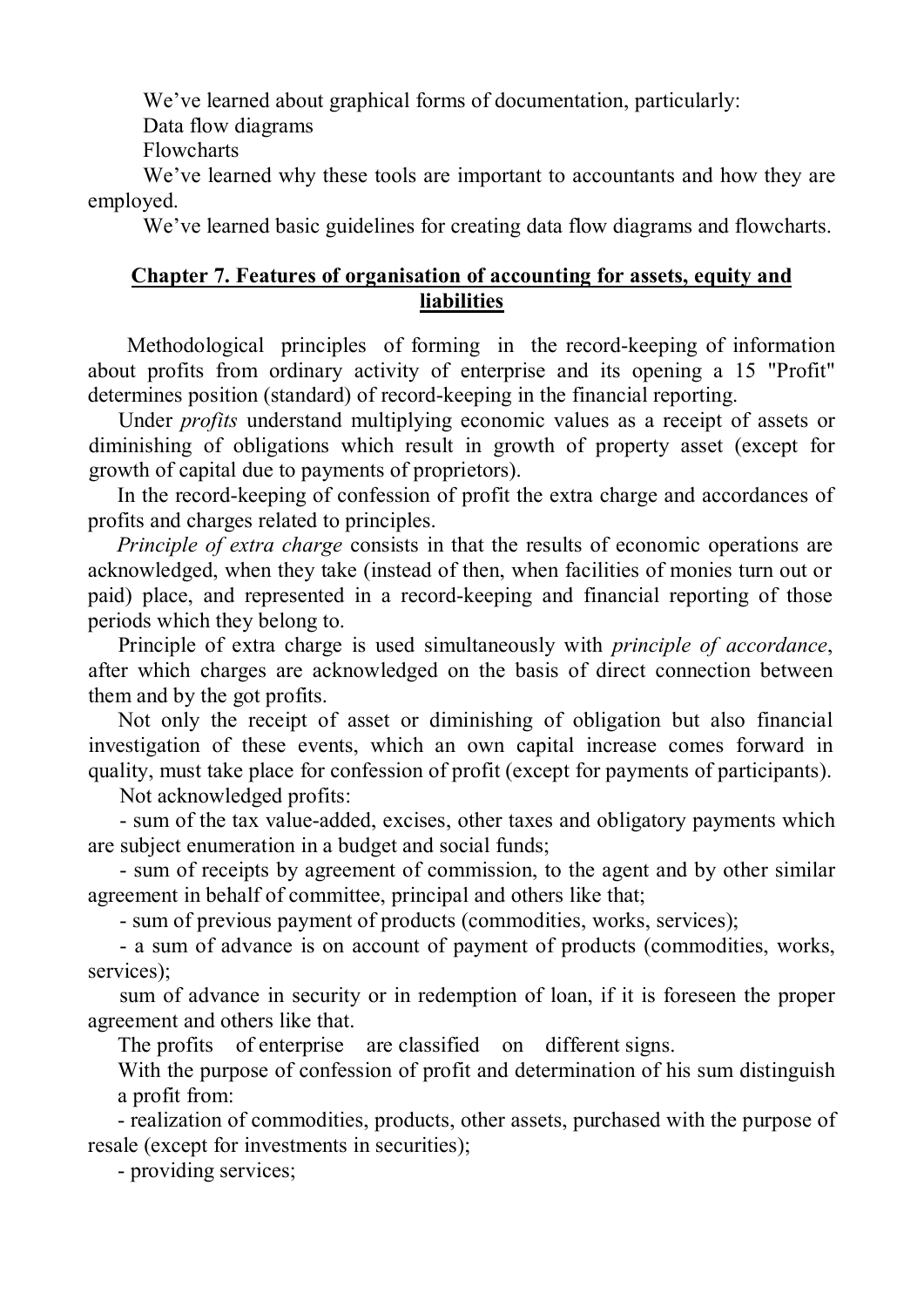- use of assets of enterprise by other physical and artificial persons, the result of which is drawing interests, dividends, royalties.

Depending on the type of activity distinguish profits:

- from ordinary activity;

- from extraordinary activity.

In addition profits can arise up as a result operating-room, financial and investment activity.

Depending on a place the origins of profit distinguish the profits of centers of investments, centers of profits, centers of income and total revenue of enterprise.

A profit is estimated on the fair value of indemnification which was got or subject a receipt. Consequently, the real profit is a net profit (help) from realization of products (commodities, works, services) (PI), which settles accounts. by deduction from a profit (helps) from realization of products (commodities, works, services) (I) of the tax value-added (VAT), excise duties (Az), other collections or taxes from a turn (OCT) and other deductions from a profit (OD), that  $PI = I-VAT-Az-OCT-OD$ 

If profit from an operation it is impossible for certain to estimate and there is not a confidence in a compensation incurred charges, a profit is not acknowledged, and charges are acknowledged as charges of current period.

The concept of financial results is interpreted in  $S(S)A$  3. Report about financial results".

In a record-keeping a net income (loss) is formed gradually during a financiallyeconomic year from all types of ordinary and extraordinary activity and includes:

- a net profit (help) is from realization of products (commodities, works, services);
- gross revenue (loss);
- a financial result is from operating activity;
- an income (loss) is from ordinary activity to taxation;
- an income (loss) is from ordinary activity;
- an income (loss) is from extraordinary activity.

#### **A reflection of profits and financial results is in an account**

For accounting of incomes and financial results appointed accounts of class 7 . Añõiãè but results of activity". On them information is summarized about profits from an operating-room, investment and financial activity of enterprise, and also profits from extraordinary events.

Comparison of debiting and credit turns is on an account  $79 \dots \hat{O}^3$ íàíñî $\hat{a}^3$  results" are for current period represented by an eventual result – net income (loss).

At drafting of reports of quarterlies tailings are compared on a debit and credit of account 79, and if a credit turn on an account 79 will be more debiting turn of the same account, an enterprise to the amount of differences has the retained earnings of current year which is represented in the line of a 350 passive voice of balance "Sheet" (form 1).

If debit balance on an account 79 more credit balance on an account 79, that an enterprise carried out more charges, than little income, the sum of loss of current year is represented on the line of a 350 passive enterprises" (form 1), however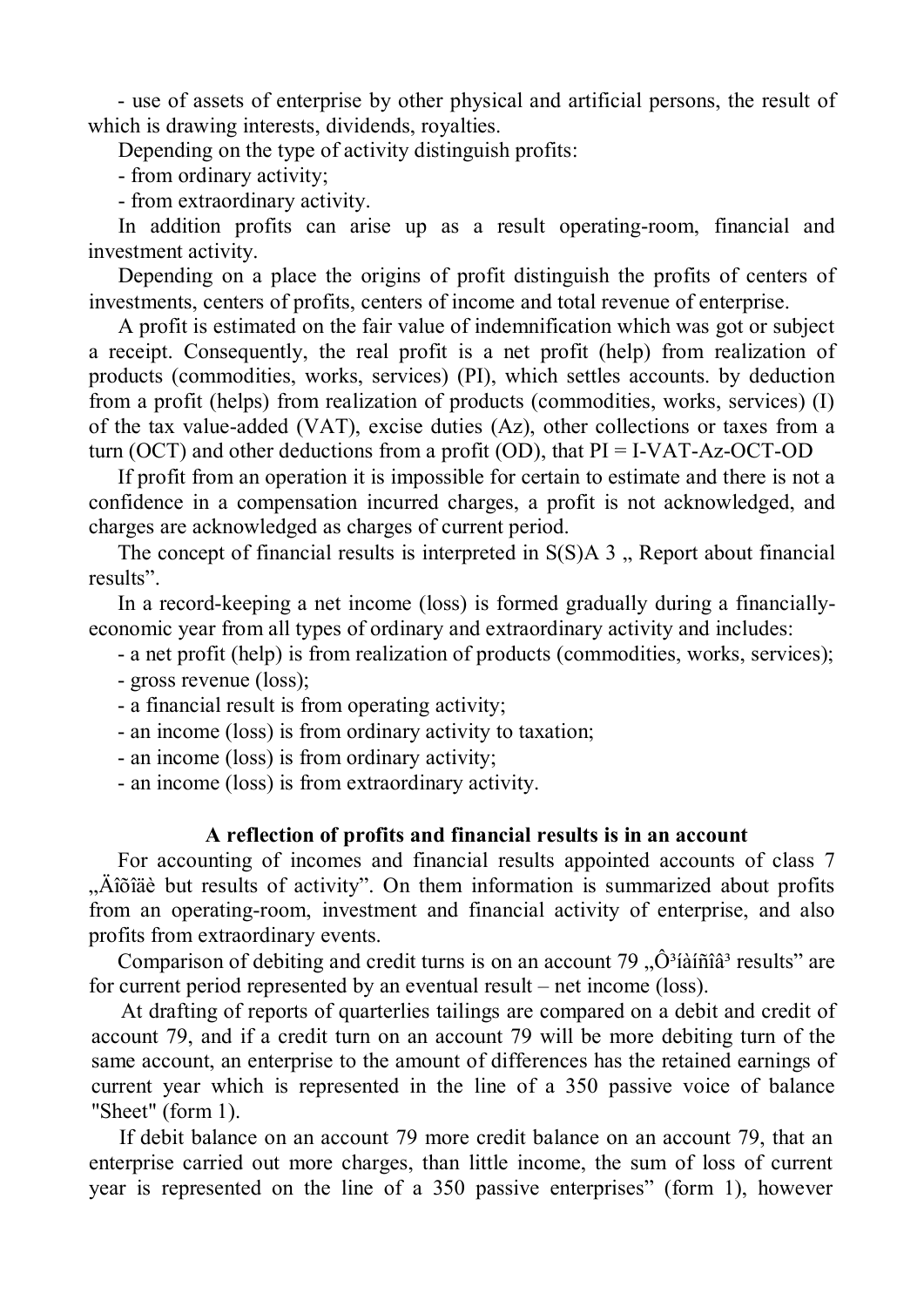written down a sum is in handles, that means the action of deduction at that is sad of result of balance.

#### **Chapter 8. Organisational basis of accounting for income, expenses and financial results of business activity**

Following the norms of standard a 15 "Profit", an enterprise can register profits, charges and financial results of activity after the own developed chart, related to the model of account of charges, which was chosen by an enterprise.

At the calculation of complete prime price all charges of productions after minus of value of the uncompleted production and supplies of the prepared products (that prime price of realization) are copied off on the account of financial results, forming gross revenue. The charges of activity also belong on diminishing of profits of current period.

At the calculation of variable charges to the prime price of realization direct maintenances of productions belong only. Part of indirect summary-productional costs in this case is not distributed, but joins in the charges of current period and belongs on diminishing of profits of current period. As a result of comparing of variable production cost to the profit from realization of products get a margin.

 In default of the uncompleted production and tailings of the prepared products on beginning and end of year the choice of that or other system of calculation does not influence on a financial result.

A net income is calculated at any method of calculation can be identical on condition of equality of sum of the made and realized products, at an unchanging price and prime price of unit of products, and also at equality of cost of supplies of commodities on beginning and end of year.

Application of methods of complete division of charges and method of direct-cost gives different results only in that case, when the volume of the realized products anymore or more little of volume of made.

However at the calculation of charges by system of direct-cost difference, conditioned absence of balance between a production and realization, not determined. At this system pay attention to the volume of the realized products. Really the sum of income depends on the volume of realization, and realization - from the volume of commodity products. Unlike the system of complete division of charges on good at the system the direct-cost particle of indirect costs of tailings of material assets on the end of year does not join in a cost of goods sold next year. All sum of indirect costs is annually copied off as charges of period. The system of direct-cost comes into notice of the interested persons to the change of margin.

In a report on financial results, made after the method of direct-cost, the change of sum of income foresee as a result of varying of variable charges, costs of realization and changes, related to the structure of the let out products. In a report on financial results, made after the method of complete division of charges on wares, the sums of indirect and variable costs are not represented separately. For determination of their influence on an income guidance of firm must parallel do other calculation.

In the conditions of sharp competitive activity the leader of firm gets a greater effect at the decision of economic questions, using the system of direct-cost.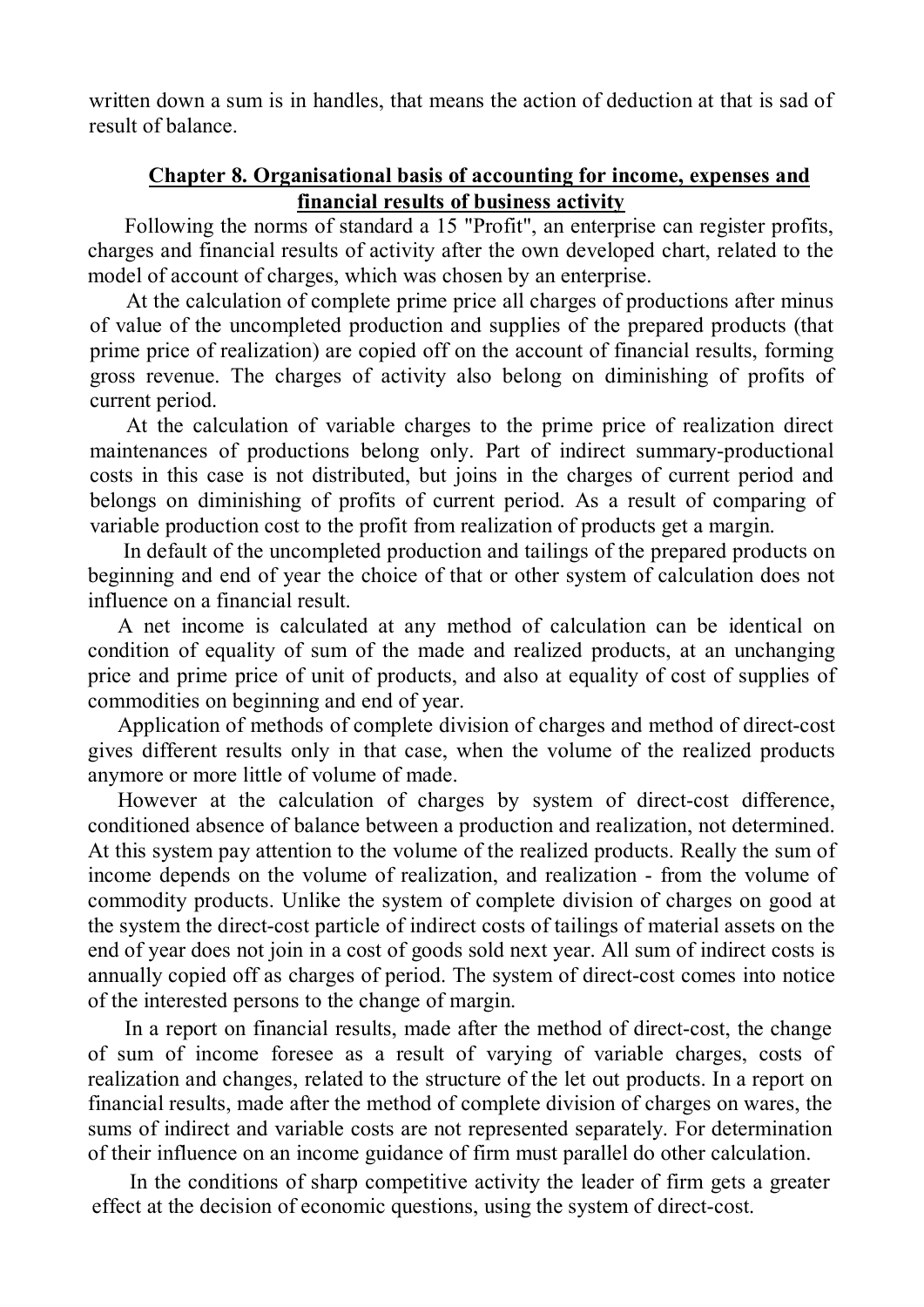#### **Chapter 9. Organisation of management accounting and data generalisation for management**

Differences in character of responsibility of managers allow to select four types of centers of responsibility: centers of charges, centers of profits, centers of income and centers of investments.

*A center of charges* is subsection on an enterprise, the leader of which is responsible only for charges. A production workshop which does not produce eventual products and ready-to-cook foods can exemplify, social services and others like that.

*A center of investments is* subsection, the leader of which is responsible for charges and results of investment process, efficiency of the use of capital investments. Task of such center – to provide maximal profitability of the inlaid capital, his fast recoupment, multiplying the joint-stock cost of enterprise. Manage expenses by an operating budget, accountings about his implementation, to information about motion of streams of monies.

*The centers of profits* include subsections of marketing-sale activity, the leaders of which are responsible only for a help from realization of products, services and charges, related to their realization. They get information about most cost-effective in a production or purchases of commodities, and the results of activity estimate, mainly, on a volume and structure sale in a natural and value term after the size of charges of appeal.

*Centers of income* are subsections, the leaders of which are accountable not only for charges but also for the financial results of the activity. These can be separate enterprises in composition a large association, branches, associated companies, missions of trades, shops, and others like that. Their leaders must possibility control all of the tools of activity, which the size of income depends from.

Indirect charges can be distributed between places and centers of expenses on the basis of quantitative and costs bases. An managementaccount distinguishes the considerably anymore amount of indexes, proportionally to which distribute indirect expenses: quantity of personnel, volume of output of products, amount of realizable agreements, actual time of work of equipment, area or volume of apartments and others like that.

The special problem is presented by deduction and writing of prime price meeting services and products of places and centers of expenses. They are estimated or all before by the set (planned or normative) prime price, or one of the most mass services (water-supply) estimate at sticky prices (planned prime price, to the state tariff), and other - on an actual cost. The most exact results of division services provide the decision of the system of linear equalizations of expenses of every inside factory subsection.

From the point of view a control after a size and economy of expenses of places and centers in the middle of enterprise distinguish the method of budgeting of charges and method of comparison of expenses and productivity. In first case for every place of charges or center of responsibility budget expenses and for his implementation is controlled information of account of their actual size. Rejections between an estimate and actual size characterize the changes of level of charges of the proper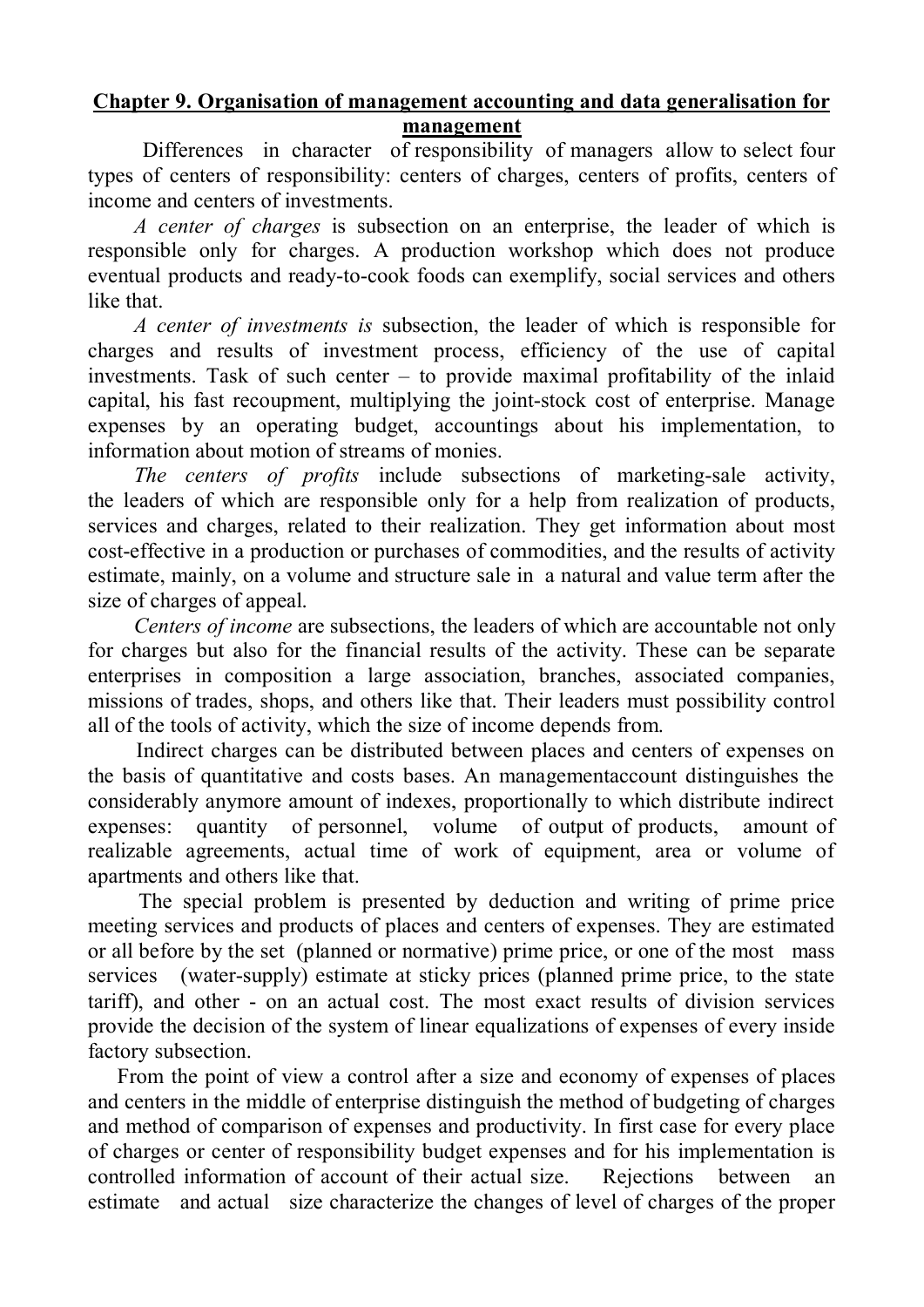place and center as compared to norms which an estimate calculation was conducted on the basis of.

At the use of method comparison of expenses and productivity (production of goods, ready-to-cook foods, works, services volumes) in the cut of every subsection of enterprise find out rejections which are caused the change of size of the productivity or degrees of load of capacities of productions and level of charges of place or center. The method of calculation and analysis of rejections depends on the variant of normative account of actual costs of, which is used, that from that he is conducted to the complete or brief prime price.

The first method befits for places centers of expenses which do not have an expressly certain measuring device of volume of activity (departments of production, publicity activity, social services).

The second method is used, mainly, in subsections of productions, activity of which can be measured in natural or conditional units.

The general result of production-economic activity is calculated from data of financial account by organizations on the whole.

#### **Chapter 10. Forming and treating of financial, managerial and tax statement**

Customer-profitability analysis refers to the reporting and analysis of customer revenues and customer costs. Managers need to ensure that customers contributing sizably to the profitability of an organisation receive a comparable level of attention from the organisation. An accounting system that reports customer profitability helps managers in this task. See Bhimani (2008), Kaplan and Cooper (1998) and Smith (1997) for discussions and further examples of the application of customerprofitability analysis.

The marketing efforts of companies aim to attract and retain profitable customers. This section examines the reporting and analysis of customer revenues and customer costs. We will discuss the Spring Distribution Company, a distributor of water bottled by Spring Products. Spring Distribution buys bottled water from Spring Products at  $\epsilon$ 0.50 a bottle. It sells to wholesale customers at a list price of  $\epsilon$ 0.60 a bottle. Customers range from large supermarkets, hospitals and university canteens to small corner shops. It does not sell to final end-point consumers.

Customer revenues are inflows of assets from customers received in exchange for products

or services being provided to those customers. More accurate customer revenues

can likewise be obtained by tracing as many revenue items (such as sales returns and

coupons) as possible to individual customers.

The analysis of customer profitability is enhanced by retaining as much detail as possible about revenue. A key concern here is price discounting, which is the reduction of selling prices below listed levels in order to encourage an increase in purchases by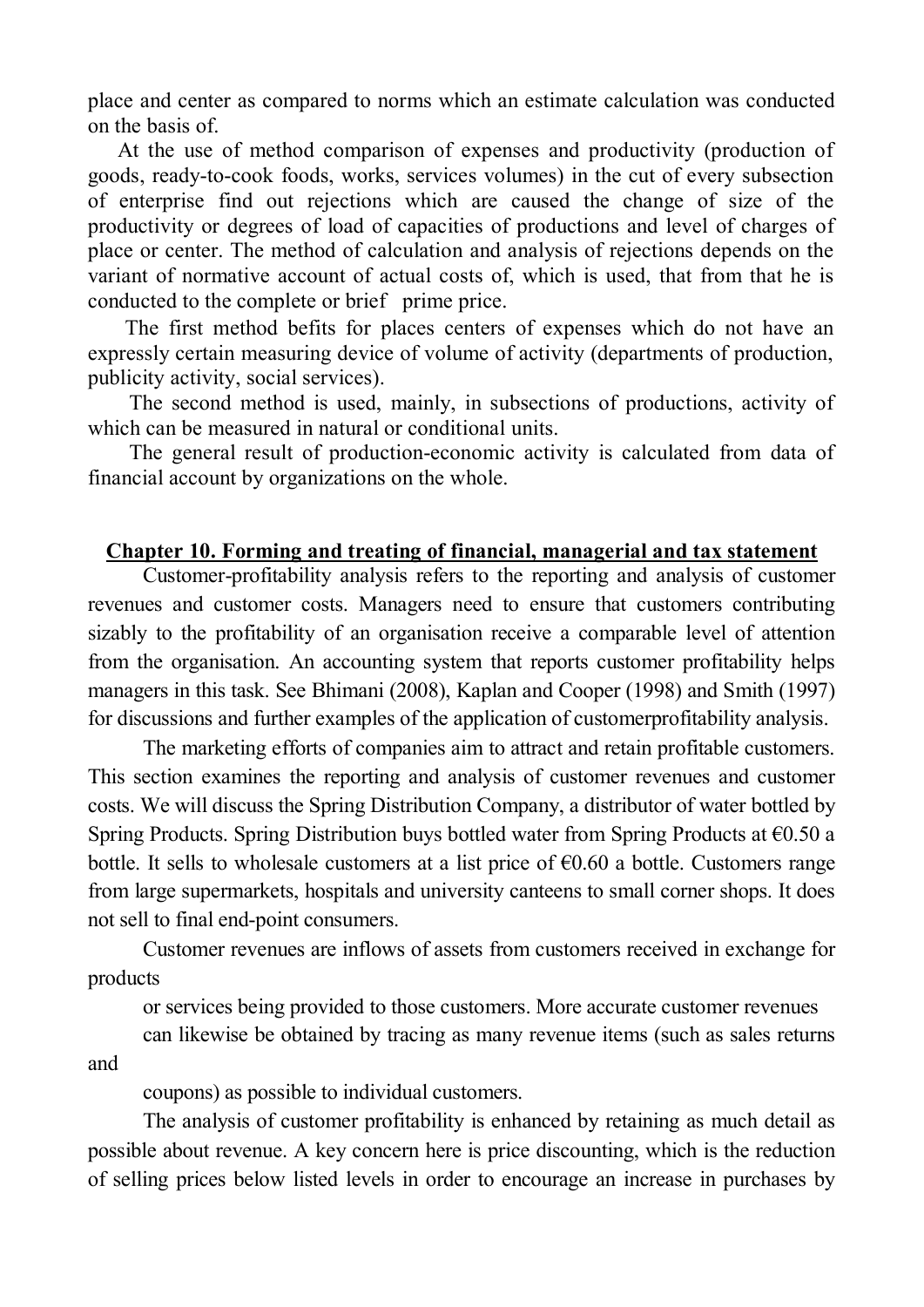customers. Accounting systems differ with respect to how details on discounting are recorded. Spring Distribution offers price discounts below its  $\epsilon$ 0.60 list price per bottle to key customers. Individual sales representatives have discretion as to the amount of discounting. Its largest customer is SuperMart, to which it sold 1 million bottles at  $\epsilon$ 0.56 per bottle in November 2004. The two main revenue recording options are:

Option A. Recognise the list price  $(60.60 \text{ per bottle})$  and the discount  $(60.04 \text{ m})$ per bottle) from this list price as separate line items.

Revenues at list prices,  $\epsilon 0.60 \times 1000000 \epsilon 600000$ 

Deduct revenue discounting,  $\epsilon 0.04 \times 100000040000$ 

Reported revenues €560000

––––––––––––––––––––

––––––––––

Option B. Record only the actual price when reporting revenues.

Reported revenues,  $\epsilon$ 0.56 × 1 000000  $\epsilon$ 560000

Option A has the benefit of highlighting the extent of price discounting. It facilitates further analysis that could examine which customers had price discounting and which sales representatives at Spring Distribution most frequently resorted to price discounting.

Option B effectively precludes such systematic analysis of price discounting.

Studies on customer profitability in companies have found large price discounting to be an important explanation for a subset of customers being below their expected profitability. Sales representatives may have given these customers large price discounts that are unrelated to their current or potential future value to a company.

Chapters 5 and 11 discussed the cost hierarchy concept. Here we apply this concept to customers. A customer cost hierarchy categorises costs related to customers into different cost pools on the basis of different types of cost drivers (or cost-allocation bases) or different degrees of difficulty in determining cause-and-effect (or benefits received) relationships. Spring Distribution has an activity-based costing system that focuses on customers rather than products.

Spring's ABC system has one direct cost, the cost of bottles, and multiple indirectcost pools. The indirect costs belong to different categories of the customer cost

hierarchy. Spring identifies five categories in its customer cost hierarchy:

1 Customer output-unit-level costs – resources sacrificed on activities performed to sell each unit (bottle) to a customer. An example is product-handling costs of each bottle sold.

2 Customer batch-level costs – resources sacrificed on activities that are related to a group of units (bottles) sold to a customer. Examples are costs incurred to process orders or to make deliveries.